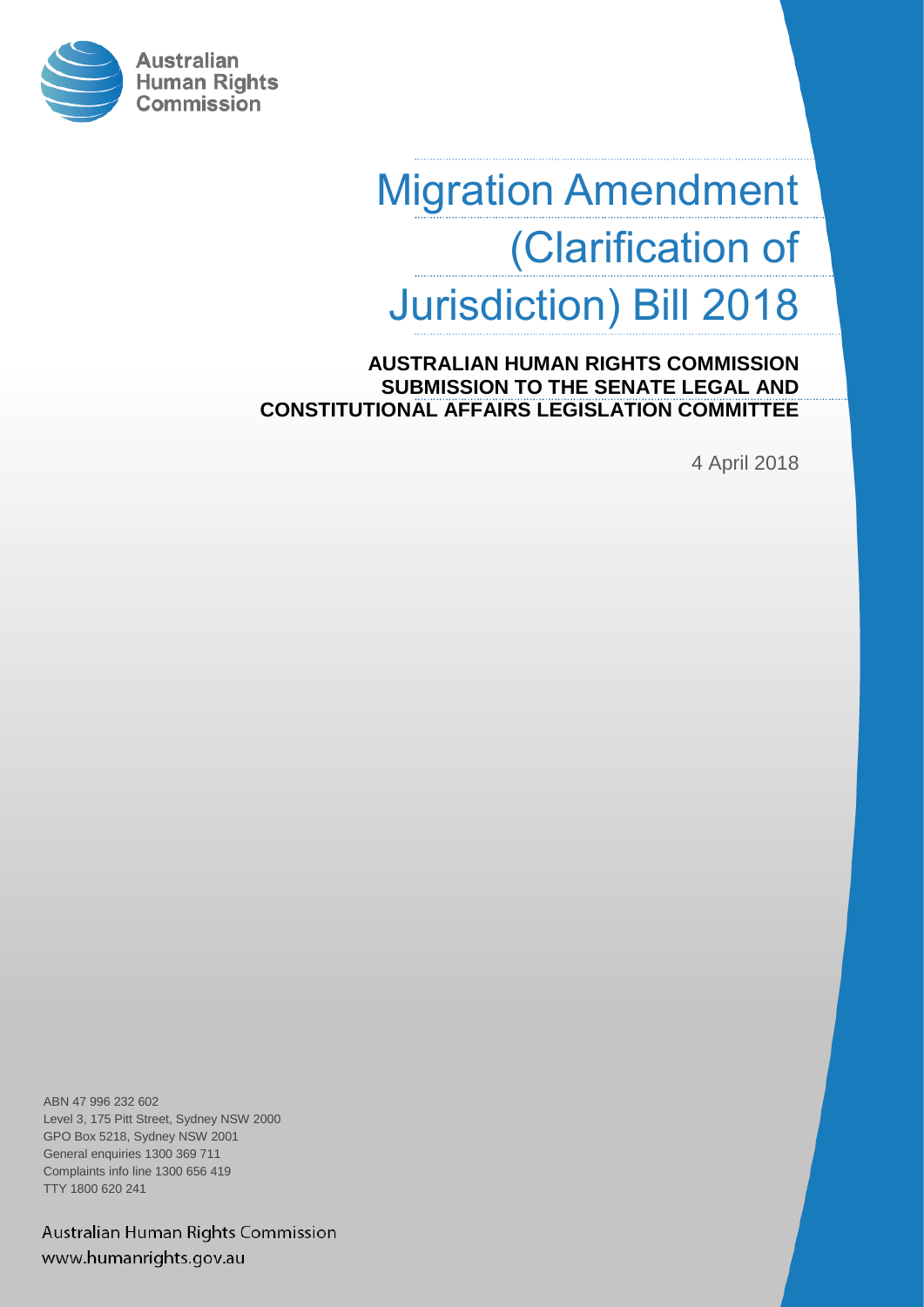*Migration Amendment (Clarification of Jurisdiction) Bill 2018, Senate Inquiry – April 2018*

# **Table of Contents**

|              | Australian Human Rights Commission submission to the Senate Legal and           |    |
|--------------|---------------------------------------------------------------------------------|----|
| 1            |                                                                                 |    |
| $\mathbf 2$  |                                                                                 |    |
| 3            |                                                                                 |    |
| 4            |                                                                                 |    |
|              | 4.1                                                                             |    |
|              | 4.2                                                                             |    |
|              | (a)                                                                             |    |
|              | (b)                                                                             |    |
|              | (c)                                                                             |    |
|              | (d)                                                                             |    |
| 5            |                                                                                 |    |
| 6            |                                                                                 |    |
|              | 6.1                                                                             | 14 |
|              | Separate statutory regime for judicial review of migration decisions. 17<br>6.2 |    |
| $\mathbf{7}$ |                                                                                 |    |
|              | 7.1                                                                             |    |
|              | 7.2                                                                             |    |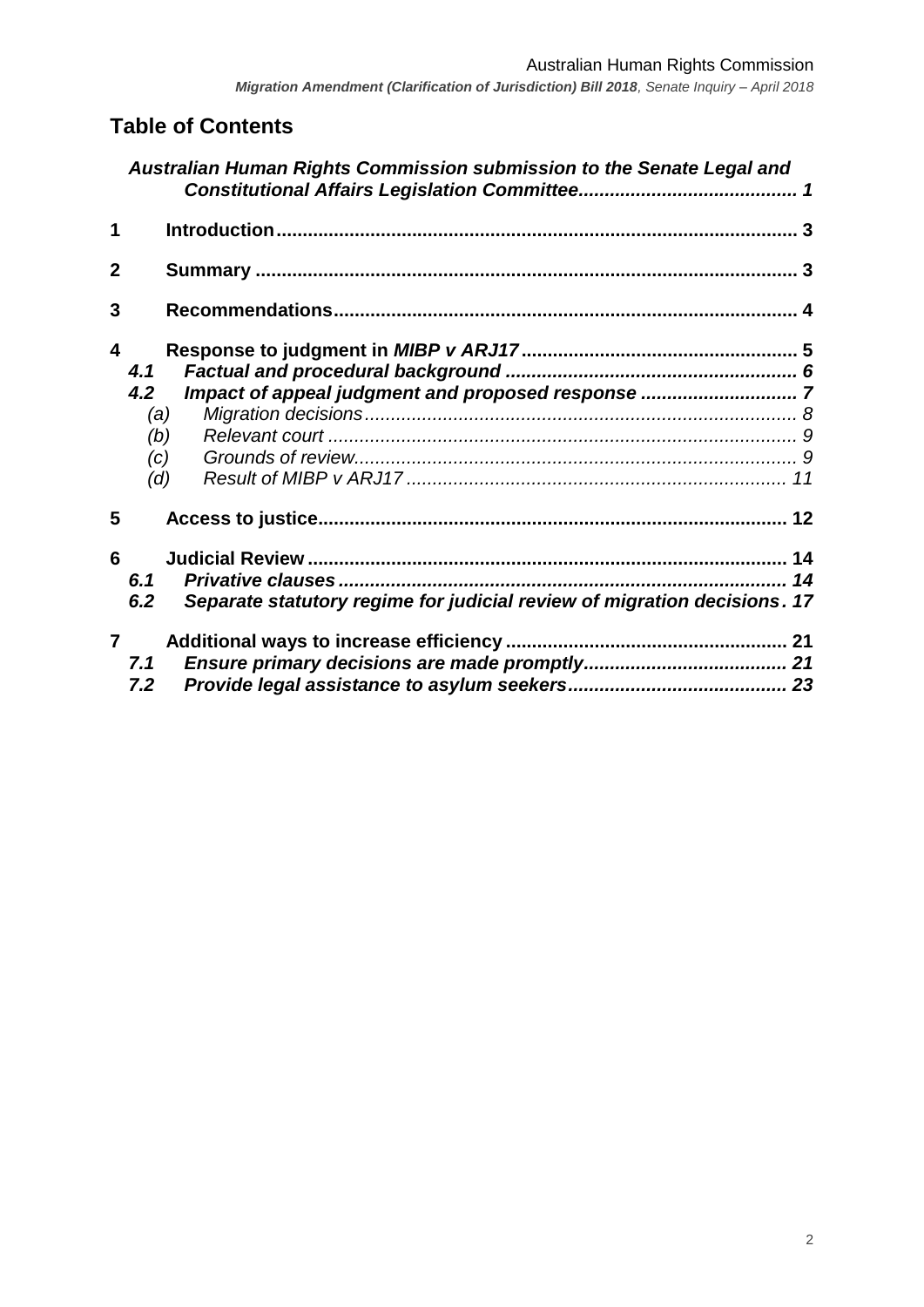# <span id="page-2-0"></span>**1 Introduction**

1. The Australian Human Rights Commission makes this submission to the Senate Legal and Constitutional Affairs Legislation Committee in its Inquiry into the Migration Amendment (Clarification of Jurisdiction) Bill 2018 (Cth) (Bill) introduced by the Australian Government.

# <span id="page-2-1"></span>**2 Summary**

- 2. This Bill proposes to amend Part 8 of the *Migration Act 1958* (Cth) (Migration Act) which deals with judicial review of migration decisions. Judicial review is the process by which individuals and businesses can challenge the legality of executive action. It is a crucial method of ensuring that decisions by the executive branch of government are accountable and do not exceed the powers that are granted to it by Parliament.
- 3. This Bill has been introduced in response to the decision of the Full Court of the Federal Court in *Minister for Immigration and Border Protection v ARJ17* [2017] FCAFC 125 (*MIBP v ARJ17*). While the Bill seeks to address a narrow jurisdictional point decided in that case, it does not respond to the more substantive issues raised by the appeal judges. The appeal judges describe the unnecessary complexity of Part 8 of the Migration Act and the difficulty faced by people affected by migration decisions in seeking to have those decisions reviewed by a court.
- 4. It is appropriate when complex legislation is being amended to consider whether it could be simplified and made more accessible. Such consideration is necessary here because, as identified by the Full Court of the Federal Court, the complexity of Part 8 of the Migration Act raises significant access to justice issues.
- 5. In particular, it is not clear to a person seeking review of a migration decision in which court a proceeding should be commenced, or the grounds of review that are available. The primary recommendation of the Commission is that more substantial amendments are required than those contained in the present Bill to provide clarity about these issues.
- 6. Further, the Commission identifies how Part 8 can be made both clearer and fairer. These recommendations build on recent work done by the Australian Law Reform Commission (ALRC) in its report on the encroachments by Commonwealth laws on traditional rights and freedoms, and earlier work by the then Administrative Review Council (ARC) on federal judicial review. The Commission recommends that the privative clause in s 474 of the Migration Act be repealed and that the grounds of judicial review of migration decisions be aligned with the grounds of review in the *Administrative Decisions (Judicial Review) Act 1977* (Cth) (ADJR Act).
- 7. The effect of these changes would be to ensure that applicants seeking judicial review of migration decisions would have substantially the same rights as applicants seeking judicial review of most other Commonwealth administrative decisions.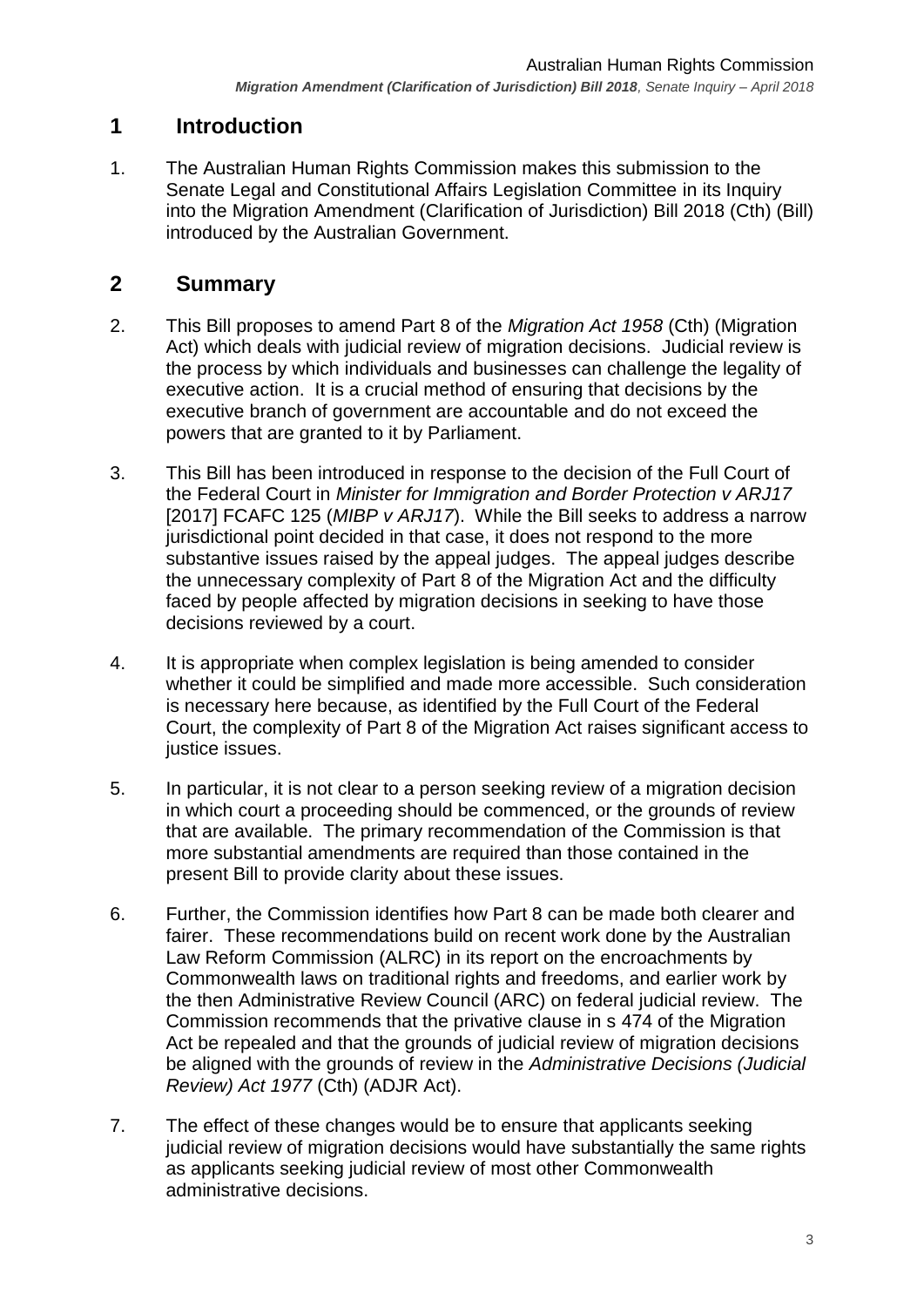- 8. These changes could be made relatively easily while retaining, for the present, other case management requirements in Parts 8, 8A and 8B of the Migration Act that the Department of Home Affairs (Department) has identified as important for efficient processing of high volumes of migration decisions. While the Commission continues to have concerns about some of these requirements, the Commission does not make submissions about them here. A targeted amendment focused on the grounds of review would mean that judicial review of migration decisions could be made fairer without compromising the efficiency of the system. At the same time, the Commission recommends that the Government task an appropriate body to consider how to transition judicial review under the Migration Act to the general statutory review process under the ADJR Act.
- 9. Finally, the Commission identifies two additional ways in which the overall processing of migration decisions could be made more efficient. A high proportion of migration decisions that are reviewed in the courts are decisions to refuse to grant a person a protection visa. It can be expected that there will be an increase in judicial review of these decisions as the Government processes the applications of the approximately 30,000 asylum seekers described as the 'legacy caseload' who arrived in Australia between 13 August 2012 and 31 December 2013 and who have made applications for protection.
- 10. As at October 2017, the Department said that it had 16,000 of these applications on hand to work through. The Commission encourages the Department to promptly finalise its primary decisions on the outstanding applications. This will have a significant impact on the overall rate of case resolution because approximately 70% of those processed to date have been granted protection visas.
- 11. The Commission also recommends that the Government restore funding for legal advice to this cohort. In addition to assisting vulnerable individuals to protect their legal rights, the availability of legal advice leads to better decision making and a more efficient process. This is a cohort of people that should be a high priority for legal funding if they are unable to afford a lawyer themselves because the personal consequences for them of the Government making a wrong decision about a claim for protection from persecution in another country are grave. If a person is wrongly assessed as not being owed protection, they are at risk of return to a situation of persecution.

# <span id="page-3-0"></span>**3 Recommendations**

12. The Australian Human Rights Commission makes the following recommendations.

## **Recommendation 1**

The Commission recommends that, at a minimum, Part 8 of the Migration Act be amended to identify clearly, in language that an ordinary member of the community can understand:

(i) the Court in which a person can seek judicial review of migration decisions; and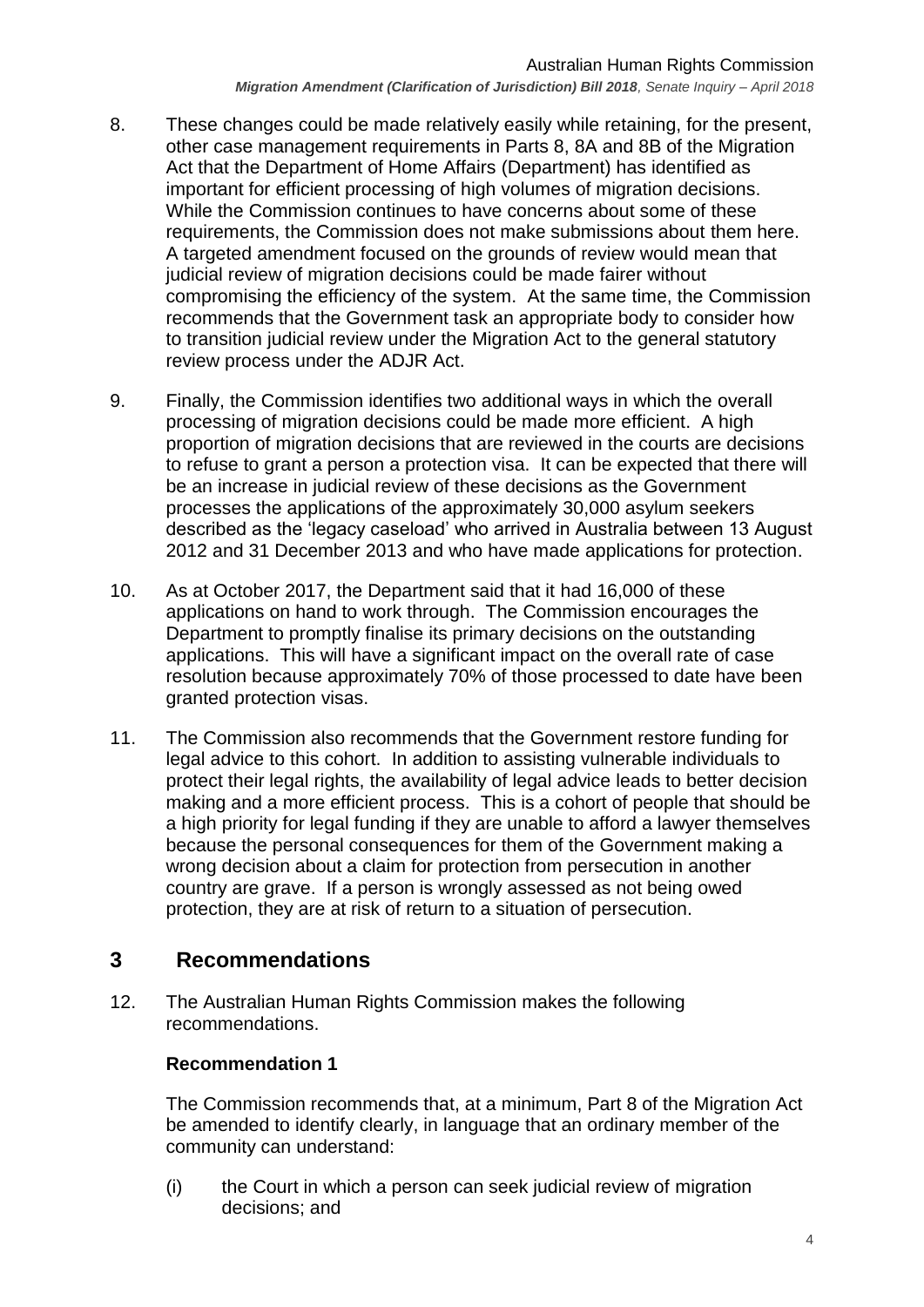*Migration Amendment (Clarification of Jurisdiction) Bill 2018, Senate Inquiry – April 2018*

(ii) the grounds on which a person may seek judicial review of migration decisions.

#### **Recommendation 2**

The Commission recommends that the privative clause in s 474(1) of the Migration Act be repealed.

#### **Recommendation 3**

The Commission recommends that the Migration Act be amended to align the grounds of judicial review of migration decisions with the grounds of review in the ADJR Act.

#### **Recommendation 4**

The Commission recommends that the Australian Government task an appropriate body to inquire into how to transition judicial review under the Migration Act to the general statutory review process under the ADJR Act.

#### **Recommendation 5**

The Commission encourages the Department of Home Affairs to promptly finalise its primary decisions on the outstanding applications for protection visas from asylum seekers who arrived in Australia by boat between 13 August 2012 and 31 December 2013.

#### **Recommendation 6**

The Commission recommends that the Government restore funding for legal advice to asylum seekers in Australia who are:

- dealing with the Department of Home Affairs in relation to an application for a protection visa
- subject to the 'fast track' assessment process at the Immigration Assessment Authority, or
- considering judicial review from a decision of the Immigration Assessment Authority.

## <span id="page-4-0"></span>**4 Response to judgment in** *MIBP v ARJ17*

13. As noted above, this Bill is a legislative response to the decision of the Full Court of the Federal Court in *MIBP v ARJ17*. The case began as a challenge to a policy of the Department that prohibited the possession of mobile phones and SIM cards in immigration detention. However, the focus of the appeal was on the respective scope of the jurisdiction of the Federal Court of Australia and the Federal Circuit Court of Australia to hear challenges to decisions under the Migration Act.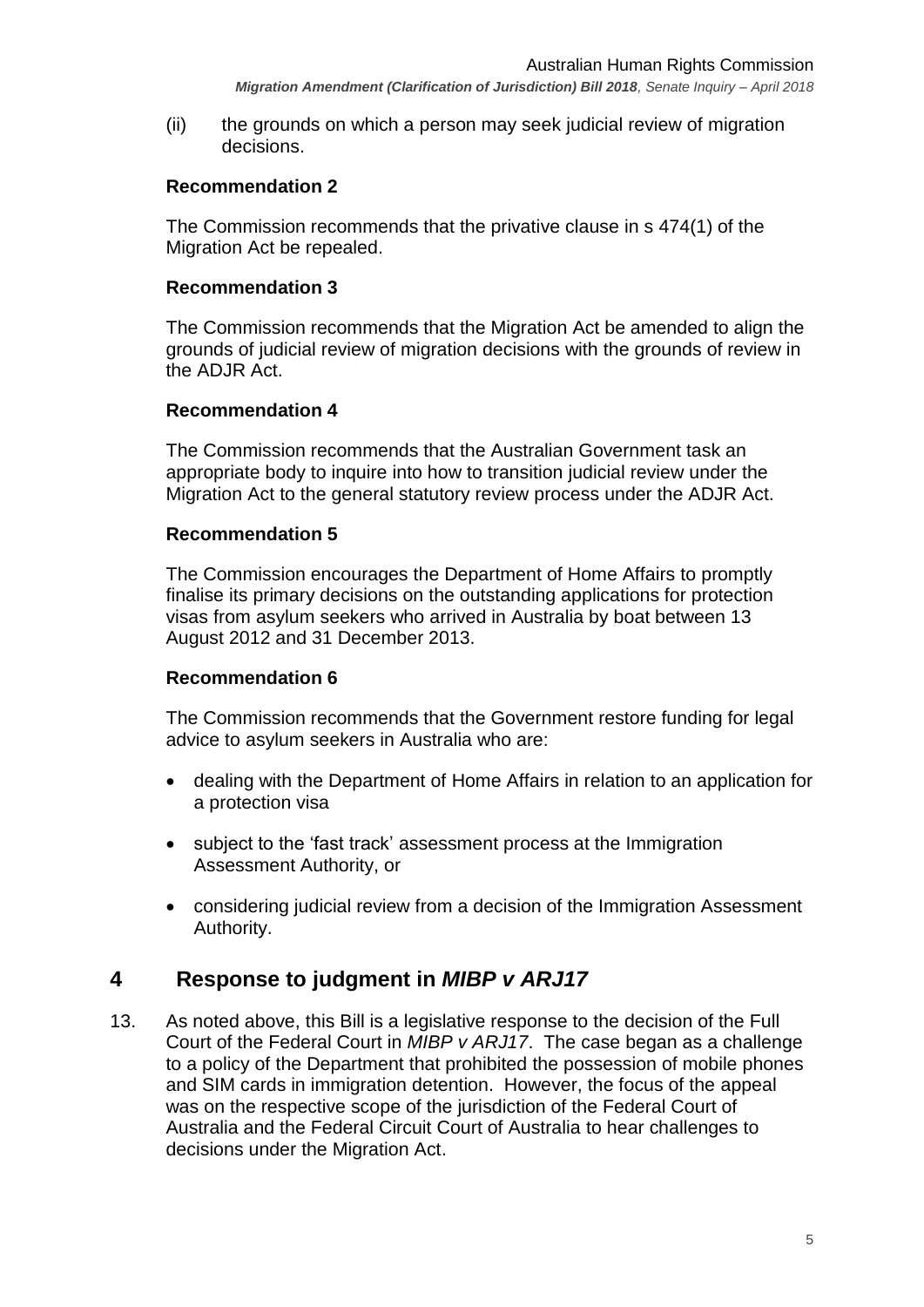14. Before turning to the legal issue on the appeal, it is useful to provide some context about how the case came about.

# <span id="page-5-0"></span>*4.1 Factual and procedural background*

- 15. On 21 November 2016, the Commonwealth announced a new policy that would apply to people in immigration detention.<sup>1</sup> The Commonwealth would confiscate all mobile phones and SIM cards in the possession of:
	- a. all persons entering immigration detention from 21 November 2016; and
	- b. all persons already in immigration detention after 19 February 2017.
- 16. The Detention Services Manual produced by the Department was amended to incorporate this change in policy. 2
- 17. One person affected by the new policy, referred to as SZSZM, commenced proceedings in the Federal Circuit Court seeking: a declaration that the decision reflected in the policy was invalid; and an injunction preventing the implementation of the policy. On 16 February 2017, the Federal Circuit Court granted an interlocutory injunction in favour of SZSZM pending a final hearing; however, the injunction was limited in its scope. 3 The injunction applied to prevent the confiscation of the mobile phone of SZSZM but it did not prevent the implementation of the policy more generally.
- 18. On 19 February 2017, the day before the policy was due to take effect in relation to all people in detention, a person referred to as ARJ17 brought an application in the Federal Court for an urgent injunction that was broader in scope.
- 19. ARJ17 was also an immigration detainee and brought the application as a representative proceeding under Part IVA of the *Federal Court of Australia Act 1976* (Cth) (FCA Act) on behalf of a group of immigration detainees. The procedure of commencing a representative proceeding on behalf of a class of people is available in the Federal Court but not in the Federal Circuit Court. At the time the representative proceeding was commenced, some of the people in the group had already had their mobile phones and SIM cards taken, while ARJ17 and others anticipated that this would happen on 20 February 2017.<sup>4</sup>
- 20. In the Federal Court at first instance, Rares J granted an urgent interlocutory injunction on 19 February 2017 restraining the Commonwealth from implementing the policy. Again, this injunction applied only pending a final hearing. The interlocutory injunction prevented the respondents from taking any step to seize mobile phones and SIM cards in the possession of all persons in immigration detention.<sup>5</sup>
- 21. On 2 March 2017, Rares J heard argument on a preliminary jurisdictional question. The Commonwealth argued that the Federal Court did not have original jurisdiction to hear the application brought by ARJ17. It argued that because of provisions in Part 8 of the Migration Act, an application of this kind could not be brought in the Federal Court but instead should have been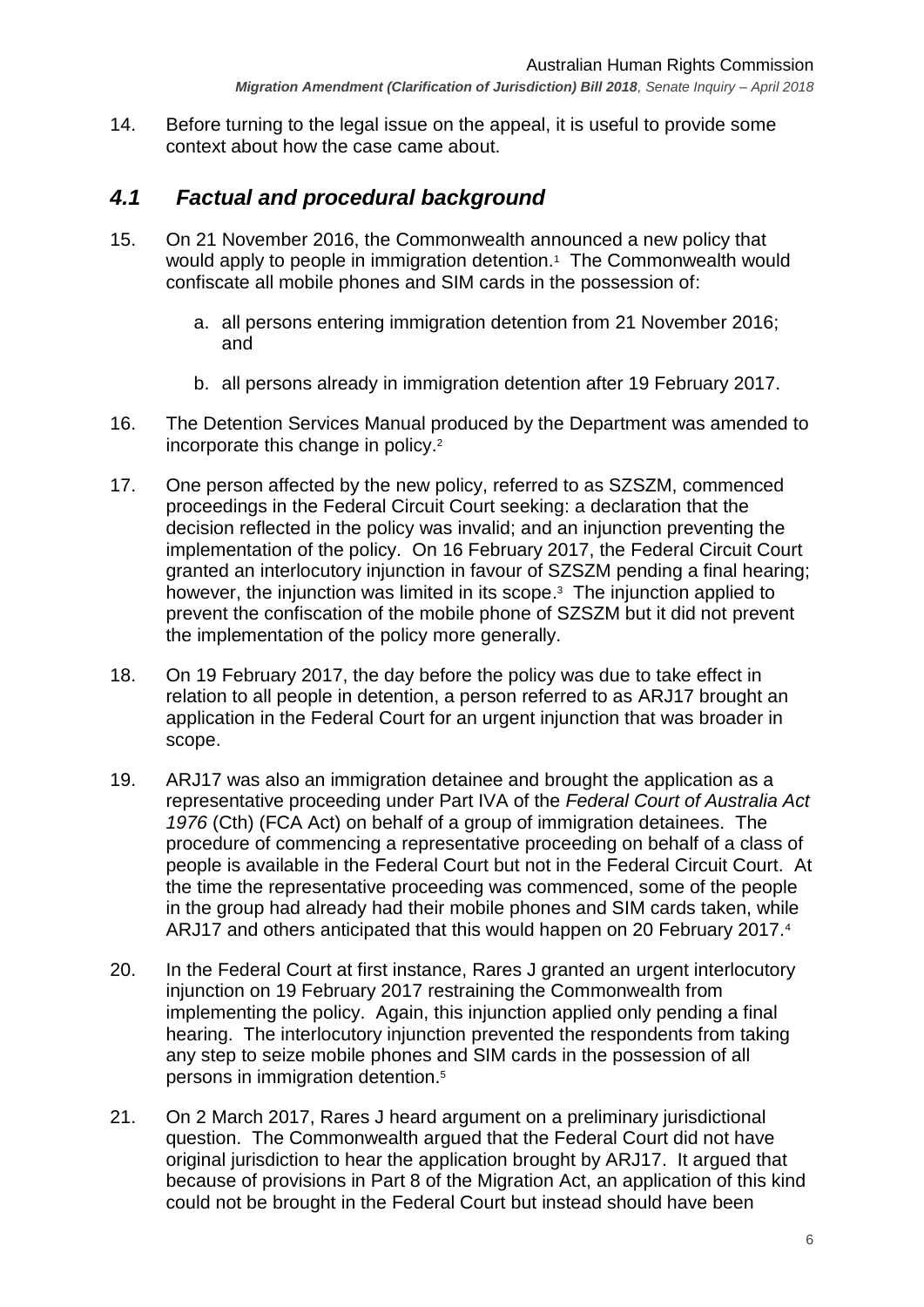brought in the Federal Circuit Court, where it could only be brought by an individual applicant and not as a representative proceeding.<sup>6</sup> Justice Rares did not accept that submission and on 17 March 2017 held that the Federal Court did have jurisdiction to hear the application. The Minister's appeal against this decision was dismissed by the Full Court of the Federal Court on 17 August 2017. The reasons for this are summarised in section [4.2](#page-6-0) below. It is this appeal judgment that the present Bill seeks to respond to.

- 22. The application by SZSZM was heard by Smith J in the Federal Circuit Court on 9 March 2017, after the first instance Federal Court hearing in *ARJ17 v MIBP*. Judge Smith accepted additional submissions and took into account the reasons of Rares J on jurisdiction after they were published. Ultimately, Smith J found that the decision to search for and retain mobile phones in accordance with the policy was a valid decision under ss 252 or 273 of the Migration Act and that the Federal Circuit Court had jurisdiction in relation to it. As a result of these findings, his Honour dissolved the interlocutory injunction he had previously made to prevent the confiscation of the mobile phone of SZSZM. The interlocutory injunction granted by Rares J remained in force.
- 23. The challenges to the mobile phone policy in these two proceedings have yet to be finalised. SZSZM has appealed the decision of Smith J. Justice Rares has reserved a question of law for consideration by the Full Court of the Federal Court that would finally determine the application by ARJ17. These matters were heard together by the Full Court on 28 February 2018. Judgment is reserved.
- 24. The Australian Government has also taken steps to amend the Migration Act to give the Minister greater powers to prohibit certain things, including mobile phones, in immigration detention. On 13 September 2017 the Government introduced the Migration Amendment (Prohibiting Items in Immigration Detention Facilities) Bill 2017 (Cth). That Bill proposes to insert a new s 251A into the Migration Act which would enable the Minister to determine by legislative instrument things to be prohibited in relation to a person in immigration detention or in relation to an immigration detention facility. The Minister said that 'these things will include … things that might be a risk to immigration detention facilities such as mobile phones and SIM cards'.<sup>7</sup> The Senate Legal and Constitutional Affairs Legislation Committee inquired into the provisions of that Bill and reported on 16 November 2017.<sup>8</sup> The Commission made a submission to that inquiry.<sup>9</sup> That Bill is currently before the Senate.

# <span id="page-6-0"></span>*4.2 Impact of appeal judgment and proposed response*

- 25. The legal issue considered by the Full Court of the Federal Court in *MIBP v ARJ17* concerned the allocation of jurisdiction between the Federal Court and the Federal Circuit Court as a result of Part 8 of the Migration Act.
- 26. The Full Court unanimously dismissed the appeal by the Minister and found that the Federal Court had original jurisdiction to review purported nonprivative clause decisions. This jurisdiction was not excluded by s 476A of the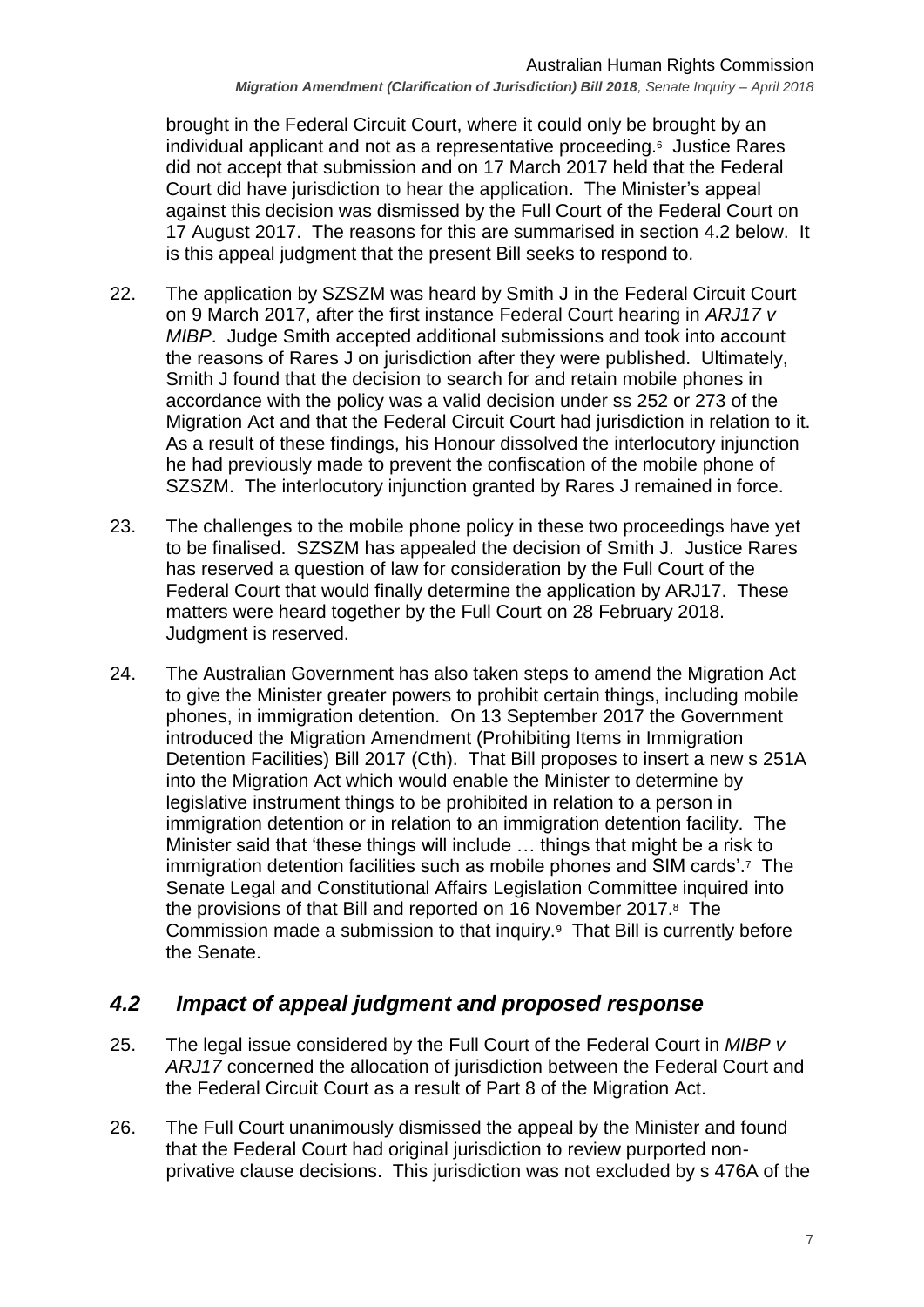Migration Act. The result of this decision was that the application by ARJ17 could be heard and determined by Rares J in the Federal Court.

- 27. The effect of the present Bill is to change this outcome to provide that the Federal Court does not have original jurisdiction over decisions of this kind and that they are to be heard first in the Federal Circuit Court.
- 28. This section of the Commission's submission briefly summarises Part 8 of the Migration Act and the Full Court's reasons for reaching its decision. Before doing so, it is important to acknowledge the difficulty in interpreting Part 8 of the Migration Act. At first instance, Rares J described the provisions in Part 8 of the Migration Act as 'complex'.<sup>10</sup> On appeal, Flick J said that '[t]he jurisdiction entrusted to one or other of these Courts is a morass of confusion'.<sup>11</sup> Also on appeal, Kerr J said that the resolution of the case 'requires analysis of some of the less intuitively comprehensible expressions of statutory drafting to be found in Australian law'.<sup>12</sup>
- 29. As described in more detail in section [5](#page-11-0) below, the complex nature of Part 8 raises significant access to justice issues. That is why the Commission has recommended, at a minimum, that Part 8 be redrafted in order to make it clear to a non-lawyer which court they should apply to for judicial review of a migration decision and what grounds of review are available.
- <span id="page-7-0"></span>*(a) Migration decisions*
- 30. Part 8 of the Migration Act is headed 'Judicial review'. In this context, that means review by a court of certain kinds of legal error in certain kinds of administrative decisions made under the Migration Act and the *Administrative Appeals Tribunal Act 1975* (Cth) (AAT Act).
- 31. The kinds of decisions dealt with in Part 8 are described as migration decisions. 'Migration decision' is defined in s 5 as:
	- a. a privative clause decision; or
	- b. a purported privative clause decision; or
	- c. a non-privative clause decision; or
	- d. an AAT Act migration decision.
- 32. Each of these terms is separately defined. How to distinguish between these kinds of decisions is discussed in paragraphs [42](#page-8-2) to [46](#page-9-0) below.
- 33. Significantly, the definition of 'migration decision' does not include a 'purported non-privative clause decision'. The absence of such a reference was the reason why the Minister was unsuccessful in *MIBP v ARJ17*. Such decisions were not governed by the judicial review regime in Part 8 of the Migration Act and could be reviewed by the Federal Court as part of its ordinary jurisdiction under s 39B of the *Judiciary Act 1903* (Cth).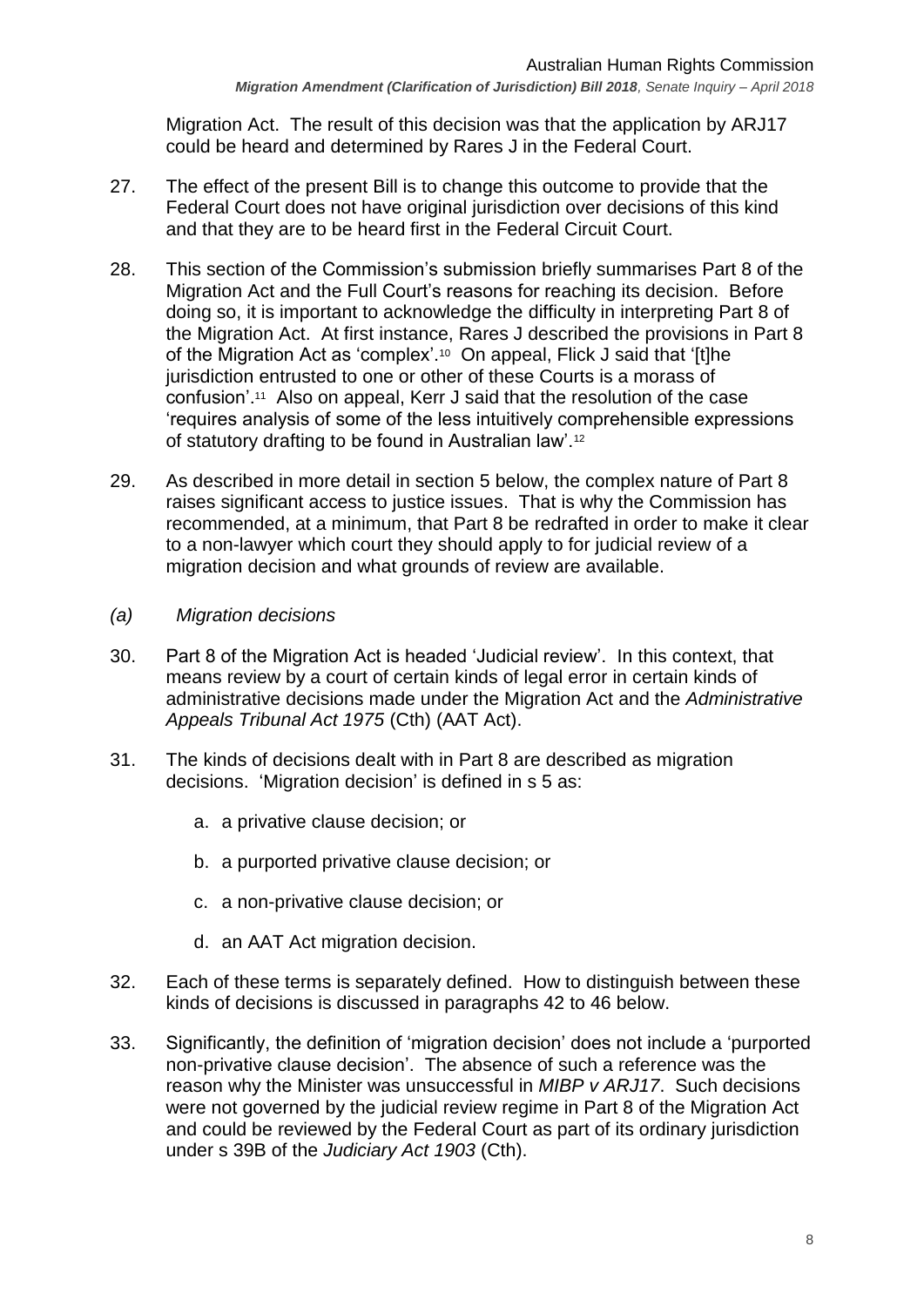- 34. The effect of clause 1 of Schedule 1 to the present Bill is to repeal and substitute the definition of 'migration decision' to include 'a purported nonprivative clause decision' and 'a purported AAT Act migration decision'. Clauses 2 and 3 define each of these new terms.
- <span id="page-8-0"></span>*(b) Relevant court*
- 35. Part 8 of the Migration Act allocates jurisdiction to various courts to hear particular types of migration decisions.
- 36. Only the High Court, the Federal Court and the Federal Circuit Court have jurisdiction in relation to migration decisions (s 484).
- 37. Subject to the exceptions described in s 476, the Federal Circuit Court has the same original jurisdiction in relation to migration decisions as the High Court has under paragraph 75(v) of the Constitution (s 476(1)). The Federal Court only has original jurisdiction in relation to a migration decision if one of the criteria in s 476A(1)(a), (b), (c) or (d) is satisfied.
- 38. There are therefore a number of things to be assessed before deciding where to commence judicial review proceedings in relation to a decision made under the Migration Act, namely:
	- a. Is the decision a 'migration decision'?
	- b. If so, which type of migration decision is it? This requires navigation of some complex provisions in ss 474 and 474A.
	- c. Is the decision one that falls within an exception described in s 476(2)(a), (b), (c) or (d) so that it is not reviewable by the Federal Circuit Court but instead by the Administrative Appeals Tribunal, the Federal Court or the High Court?
	- d. Is the decision one that falls within the limited class described in s 476A(1)(a), (b), (c) or (d) so that it is reviewable by the Federal Court?
- 39. These are not straightforward questions to answer.
- <span id="page-8-1"></span>*(c) Grounds of review*
- 40. The Migration Act no longer identifies the grounds of judicial review that are available to challenge migration decisions. Section [6.2](#page-16-0) of this submission describes the narrowing over time of the available grounds of review for decisions made under the Migration Act.
- 41. The available grounds of review now depend upon whether or not a decision is a 'privative clause decision', a 'purported privative clause decision', a 'nonprivative clause decision' or an 'AAT Act migration decision'. For present purposes, we will leave decisions under the AAT Act to one side.
- <span id="page-8-2"></span>42. A 'non-privative clause decision' is a decision made under one of the sections of the Migration Act set out in the table in s 474(4) or in regulations made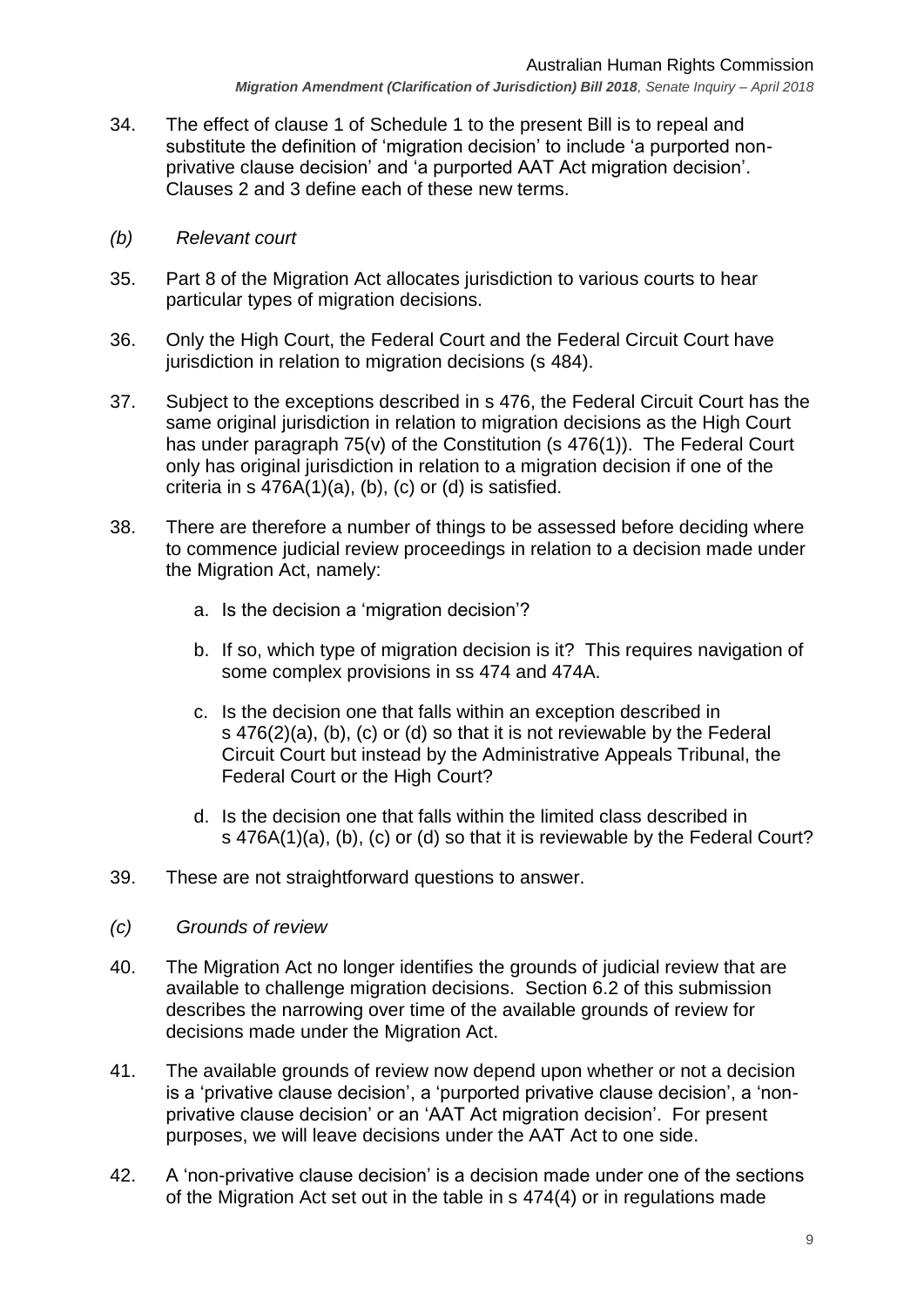under s 474(5).<sup>13</sup> Other administrative decisions made under the Migration Act are 'privative clause decisions'.<sup>14</sup>

- 43. Non-privative clause decisions can be reviewed by the Federal Circuit Court using ordinary principles of administrative law under the ADJR Act.<sup>15</sup> Section 5 of the ADJR Act sets out the grounds of review available. On the other hand, privative clause decisions and purported privative clause decisions are excluded from review under the ADJR Act.<sup>16</sup>
- 44. The 'privative clause' to which privative clause decisions relate is s 474(1) of the Act. On a plain reading of the section, it appears to say that these decisions are unreviewable. Section 474(1) provides:

A privative clause decision:

- (a) is final and conclusive; and
- (b) must not be challenged, appealed against, quashed or called into question in any court; and
- (c) is not subject to prohibition, mandamus, injunction, declaration or certiorari in any court on any account.
- 45. These are strong words but, as the High Court held in *Plaintiff S157/2002 v Commonwealth*, the clause is not effective to prevent the review of decisions 'purportedly' made under the Migration Act but that involve either a failure to exercise jurisdiction or an excess of the jurisdiction conferred by the Act.<sup>17</sup> The High Court said that such 'purported' decisions were not decisions made under the Migration Act and therefore not 'privative clause decisions'. The result was that the privative clause remained valid but had a more limited operation than it appeared. It was not possible for the privative clause to prevent review of decisions involving jurisdictional error because the High Court has an entrenched jurisdiction under s 75(v) of the Constitution to grant remedies where there has been jurisdictional error by an officer of the Commonwealth. This constitutional jurisdiction cannot be removed by statute.
- <span id="page-9-0"></span>46. Following *Plaintiff S157*, the definition of 'migration decision' was amended to include a 'purported privative clause decision'. This was defined, relevantly, as 'a decision purportedly made … under [the Migration Act] … that would be a privative clause decision if there were not: (a) a failure to exercise jurisdiction; or (b) an excess of jurisdiction; in the making of the decision'.<sup>18</sup> This amendment meant that challenges to privative clause decisions on the basis that they involved a jurisdictional error would still fall within the judicial review scheme of Part 8 of the Migration Act. No equivalent amendment was made at the time to include 'purported non-privative clause decisions' within the scope of 'migration decisions'.
- 47. The effect of *Plaintiff S157* is that, contrary to the ordinary meaning of the words in s 474(1), a privative clause decision can be challenged but the challenge will only be successful if the applicant can demonstrate that the decision maker made a jurisdictional error. The Migration Act does not set out the grounds on which such a challenge would be successful. Instead, applicants are required to rely on a detailed body of case law about the nature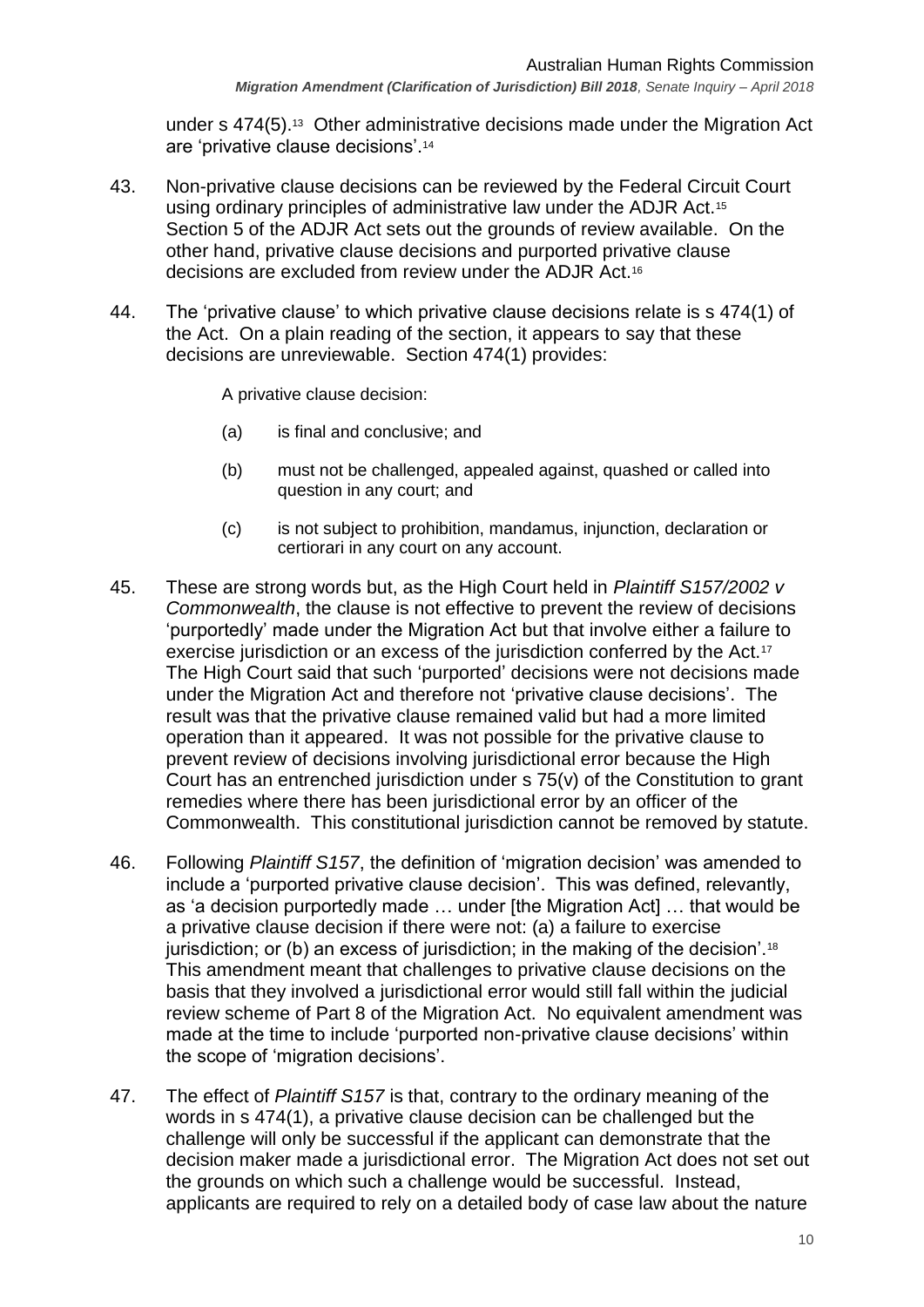*Migration Amendment (Clarification of Jurisdiction) Bill 2018, Senate Inquiry – April 2018*

of 'jurisdictional error'. The Migration Act assumes that a person seeking to challenge a privative clause decision:

- a. knows that s 474(1) does not mean what it says; and
- b. is familiar with the case law about jurisdictional error and can frame their challenge in accordance with the substantial body of decided cases.
- 48. In the case of unrepresented applicants, it is difficult to justify these assumptions.
- <span id="page-10-0"></span>*(d) Result of MIBP v ARJ17*
- 49. In *MIBP v ARJ17*, Flick J on appeal set out seven steps that the applicant would have had to take in order to discover which court to commence proceedings in.<sup>19</sup> Prior to taking any of these steps, an applicant would first have to know that the policy decision to confiscate mobile phones and SIM cards from people in immigration detention was sought to be authorised by the Commonwealth under s 252 of the Migration Act relating to 'searches of persons'. This fact was not contained in the Department's policy announcement. Paraphrasing the judgment, these seven steps were:
	- a. a decision made under s 252 is not a privative clause decision (s 474(2)) because it is a decision 'referred to' in the table in s 474(4)
	- b. a decision made under s 252 is therefore also not a 'purported privative clause decision' (ss  $5(1)$ ,  $5E$  and s  $474(4)$ )
	- c. a decision made under s 252 would be a 'non-privative clause decision'  $(s 5(1)$  and s  $474(6)$ ) because it is a decision 'mentioned' in s  $474(4)$
	- d. the Federal Court does not have jurisdiction to review a decision made under s 252 because it is not a decision that falls within the limited class described in s  $476A(1)(a)$ , (b), (c) or (d)
	- e. however, the Federal Court retains jurisdiction under s 39B of the *Judiciary Act 1903* (Cth) in relation to decisions that are not 'migration decisions'
	- f. a decision purportedly made under s 252, but that involved either a failure to exercise jurisdiction or an excess of the jurisdiction conferred by the Migration Act, would properly be characterised as a 'purported non-privative clause decision'
	- g. a 'purported non-privative clause decision' is not included in the definition of 'migration decision' in s 5 of the Migration Act.
- 50. The result was that 'non-privative clause decisions' involving jurisdictional error could be reviewed by the Federal Court. The Bill seeks to change this result so that such decisions are reviewed instead by the Federal Circuit Court.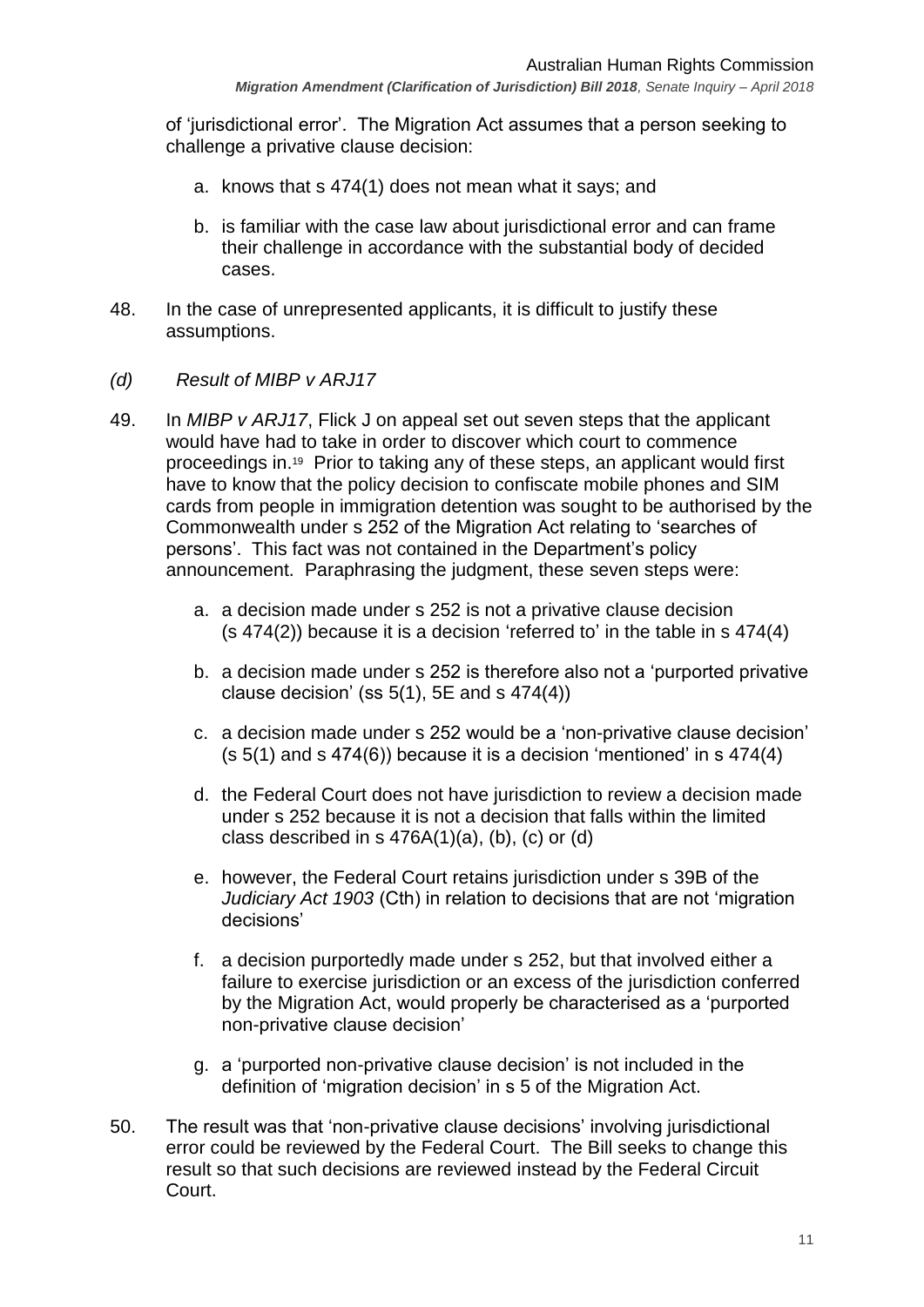# <span id="page-11-0"></span>**5 Access to justice**

- 51. It is important that laws are clear and are capable of being understood by the people that they apply to. This is a fundamental aspect of the rule of law.<sup>20</sup>
- 52. The Attorney-General's Department has provided guidance on reducing the complexity of legislation generally. It says:

Complex legislation can create uncertainties about the law. This can impose unnecessary burdens on business and restrict the ability of those affected by the law to understand their legal rights and obligations. …

Legislation should be regularly reviewed for readability, usability, ease of administration and policy desirability. This should include testing the legislation for continuing relevance, consistent with the Government's focus on reducing red tape.

A review should be done both as a stand-alone process and when existing legislation is being amended.<sup>21</sup>

- 53. Given that this Bill seeks to amend Part 8 of the Migration Act, it is appropriate to review whether Part 8 is functioning properly.
- 54. This Bill is titled the Migration Amendment (Clarification of Jurisdiction) Bill 2018 (Cth). The title is somewhat inapt because, while the Bill seeks to address the narrow issue decided by the Full Court in *MIBP v ARJ17*, it does little to clarify the jurisdictional confusion that Part 8 of the Migration Act engenders in many lawyers experienced in this specific area of legal practice, let alone in non-lawyers who are subject to the operation of the Act.
- 55. Two of the appeal judges in *MIBP v ARJ17* identified that Part 8, in its current form, created barriers to justice for unrepresented litigants. Although this issue was clearly identified in the judgment, and although both the Second Reading Speech<sup>22</sup> and the Explanatory Memorandum<sup>23</sup> for this Bill make clear that the purpose of this Bill is to respond to that judgment, the Bill fails to address this key issue highlighted by two of the judges.
- 56. Justice Flick said:

To an applicant seeking to invoke the jurisdiction of this Court, especially those not fluent in English, it would be difficult to devise a greater barrier to an informed decision being made as to the selection of the Court with jurisdiction to resolve the claim. …

If the Commonwealth Legislature by these provisions is seeking to promote access to justice by a readily comprehensible identification of the Court in which a proceeding should be commenced, it has failed.<sup>24</sup>

#### 57. Justice Kerr said:

… a number of the key provisions of the Migration Act have become impenetrably dense. Definitions have been built on definitions. Core concepts such as what is meant by a purported privative clause decision defy the understanding of any ordinary reader. I respectfully endorse Flick J's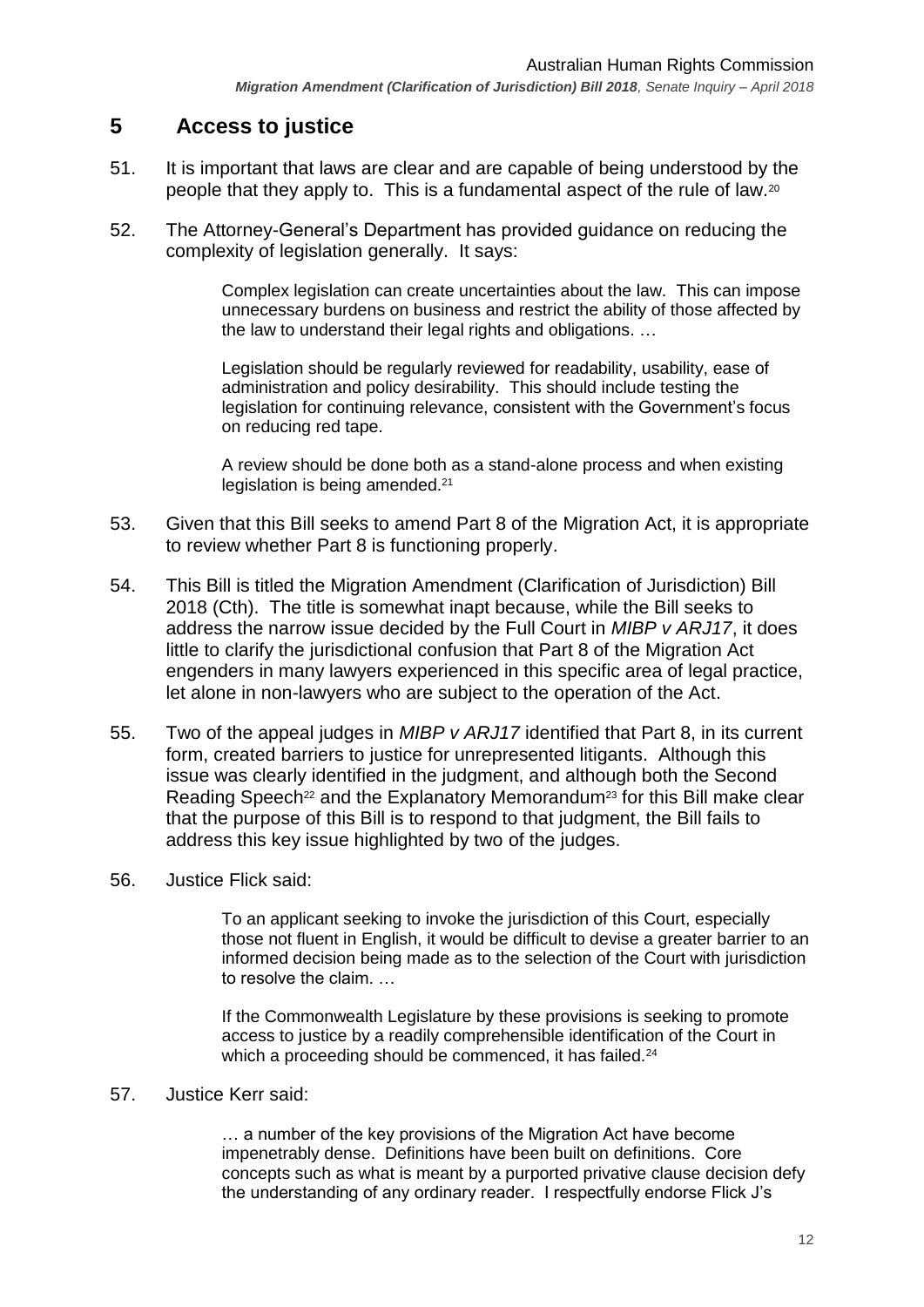*Migration Amendment (Clarification of Jurisdiction) Bill 2018, Senate Inquiry – April 2018*

concerns regarding the problems that that must present for unrepresented litigants.<sup>25</sup>

58. Article 14 of the *International Covenant on Civil and Political Rights* (ICCPR) provides due process guarantees in relation to legal proceedings. It relevantly provides:

> All persons shall be equal before the courts and tribunals. In the determination of … his rights and obligations in a suit at law, everyone shall be entitled to a fair and public hearing by a competent, independent and impartial tribunal established by law.

- 59. The right of access to courts and tribunals and equality before them, is not limited to citizens. The United Nations Human Rights Committee has said that it must also be available to all individuals, regardless of nationality or statelessness who find themselves in the territory of a state and includes asylum seekers and refugees.<sup>26</sup> The concept of 'suit at law' encompasses judicial procedures aimed at determining civil rights and obligations as well as equivalent notions in the area of administrative law.<sup>27</sup>
- 60. In order to obtain a fair hearing, it is necessary that people are able to understand what remedies are available to them and are able to understand how to access those remedies. In the case of judicial review, two fundamental questions that potential litigants need to have answered are: 'Which court can I apply to for a remedy?' and 'What grounds of review are available to me?'.
- 61. The United Nations Human Rights Council has recognised that:

Access to administration of justice must effectively be guaranteed … to ensure that no individual is deprived, in procedural terms, of his/her right to claim justice. … A situation in which an individual's attempts to access the competent courts or tribunals are systematically frustrated *de jure* or *de facto* runs counter to the guarantee of article 14, paragraph 1, first sentence.<sup>28</sup>

- 62. That is, creating unreasonable barriers in obtaining access to justice deprives people of equality before courts and tribunals.
- 63. Moreover, there are real constitutional limits in how far Parliament may go in creating such barriers. The High Court has affirmed that Parliament can *regulate* access to judicial review, but it cannot go beyond regulation to prevent practical access to the courts. For example, in *Plaintiff S157*, Callinan J said: 'Parliament may … regulate the procedure by which proceedings for relief under s 75(v) [of the Constitution] may be sought and obtained. But the regulation must be truly that and not in substance a prohibition'.<sup>29</sup>
- 64. In the context of a previous provision of the Migration Act that restricted the time within which certain applicants could apply for judicial review, Callinan J took judicial notice of matters that were relevant in considering such restrictions, including 'that the persons seeking the remedies may be incapable of speaking English, and will often be living or detained in places remote from lawyers'.<sup>30</sup> These comments are apt also in the present context, because this Bill, and Part 8 of the Migration Act more broadly, present real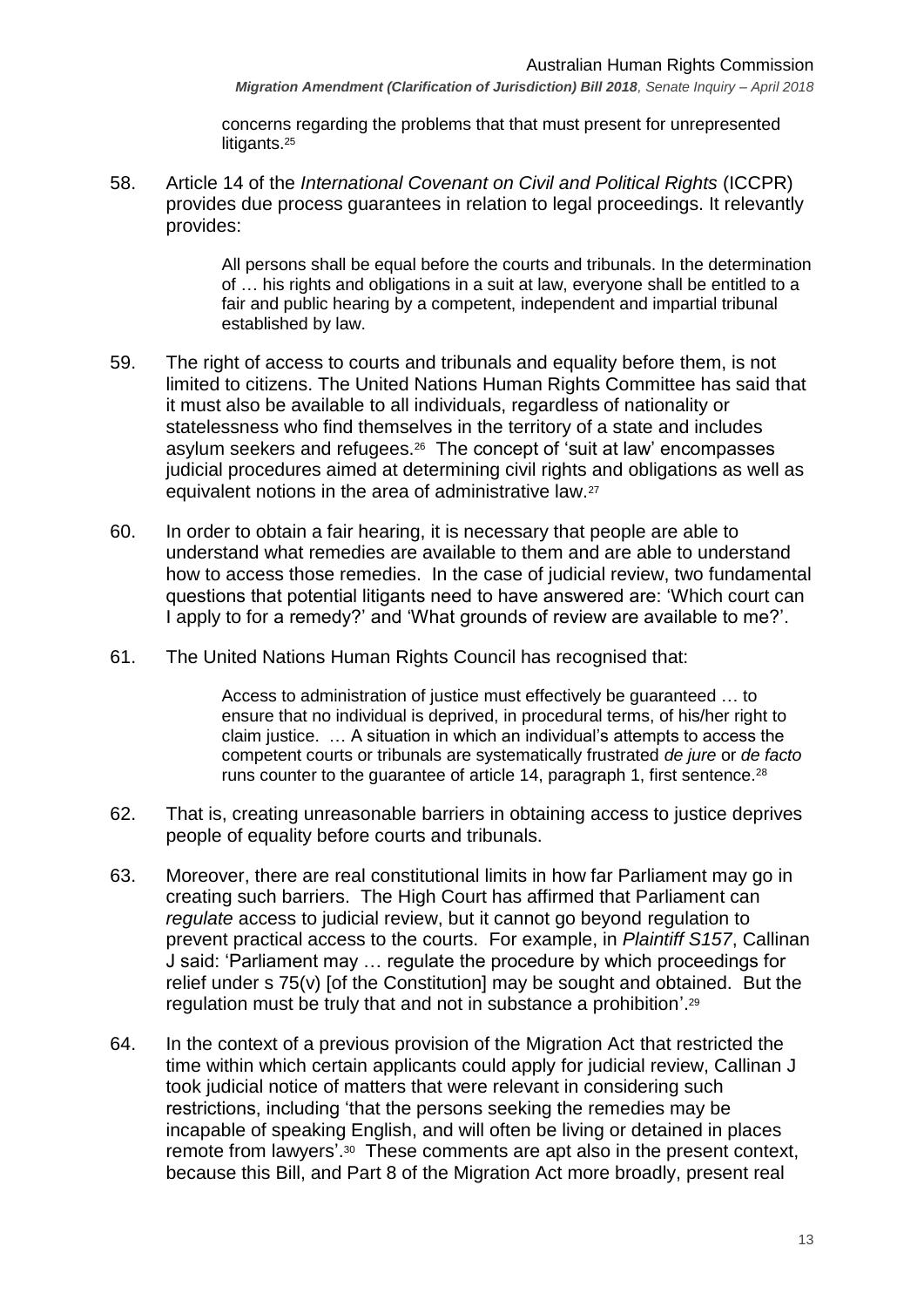practical barriers to affected persons exercising their constitutional right to judicial review.

- 65. The Commission recommends that, at a minimum, Part 8 of the Migration Act should be amended to clearly identify, in language that an ordinary member of the community can understand: (i) the Court in which a person can seek judicial review of migration decisions; and (ii) the grounds on which a person may seek judicial review of migration decisions.
- 66. Information on how to improve the clarity of Commonwealth laws has been published by the Office of Parliamentary Counsel<sup>31</sup> and the Attorney-General's Department.<sup>32</sup>
- 67. Section [6](#page-13-0) below sets out the case for more substantive change to judicial review of migration decisions.

#### **Recommendation 1**

The Commission recommends that, at a minimum, Part 8 of the Migration Act be amended to identify clearly, in language that an ordinary member of the community can understand:

- (i) the Court in which a person can seek judicial review of migration decisions; and
- (ii) the grounds on which a person may seek judicial review of migration decisions.

## <span id="page-13-0"></span>**6 Judicial Review**

- 68. Beyond the need for increased clarity, there are two more fundamental problems with the judicial review regime in Part 8 of the Migration Act. In recent years, these problems have been highlighted by the ALRC as part of its inquiry into *Traditional Rights and Freedoms – Encroachment by Commonwealth Laws*<sup>33</sup> and by the ARC in its inquiry into *Federal Judicial Review in Australia*. 34
- 69. In broad terms, the problems relate to:
	- a. the use of the privative clause in s 474 of the Migration Act; and
	- b. the existence of a separate statutory scheme for judicial review of migration decisions.
- 70. These problems are interrelated. In amending the Bill to provide the necessary clarity and improve access to justice, it is possible to address these issues in a way that makes the system of judicial review fairer.

## <span id="page-13-1"></span>*6.1 Privative clauses*

71. Privative clauses are legislative provisions that purport to restrict or completely preclude judicial review of administrative decisions. These clauses can take a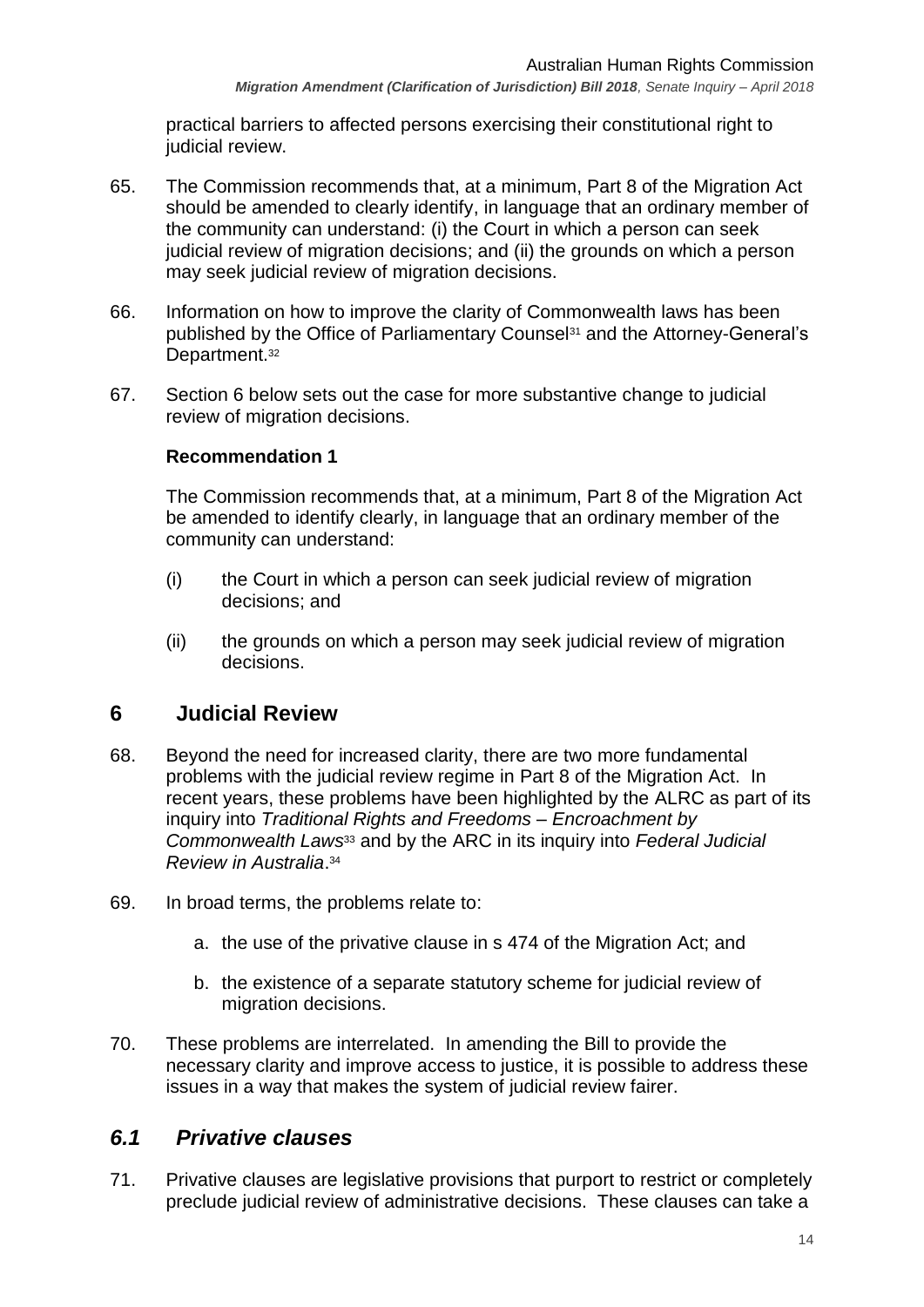*Migration Amendment (Clarification of Jurisdiction) Bill 2018, Senate Inquiry – April 2018*

variety of forms. As noted above, s 474(1) of the Migration Act provides that if a decision meets the description of a 'privative clause decision' then it:

- (a) is final and conclusive; and
- (b) must not be challenged, appealed against, reviewed, quashed or called into question in any court; and
- (c) is not subject to prohibition, mandamus, injunction, declaration or certiorari in any court on any account.
- 72. The Attorney-General's Department has identified privative clauses as a 'policy trigger' that engages fair trial and fair hearing rights under article 14 of the ICCPR because they restrict the ability of courts to review administrative decisions.<sup>35</sup>
- <span id="page-14-0"></span>73. Privative clauses are problematic for two reasons. First, they contravene the rule of law requirement that laws are clear and intelligible so that those subject to the laws may act consistently with them. Secondly, privative clauses insulate some decisions from being challenged on the grounds of certain kinds of legal error. They inhibit the ability of courts to perform a 'quality control' function to ensure that decisions are not legally flawed. Section 474 of the Migration Act, for example, is aimed at preventing review of migration decisions on all grounds not protected by the Constitution.
- 74. Despite the wide language of clauses such as s 474, it is not possible for Commonwealth legislation to remove the High Court's entrenched judicial review jurisdiction under s 75(v) of the Constitution to grant remedies against officers of the Commonwealth.
- 75. As the Australian Government acknowledged when enacting s 474, the section does not mean what it says. The Explanatory Memorandum for the Bill that introduced s 474 said: 'A privative clause is a provision which, although on its face purports to oust all judicial review, in operation, by altering the substantive law, limits review by the courts to certain grounds'.<sup>36</sup>
- 76. The Government anticipated that s 474 would not prevent all privative clause decisions from being judicially reviewed, but argued that it would 'enlarge[] the powers of decision-makers so that their decisions are valid so long as they comply with the three *Hickman* provisos'.<sup>37</sup> That is, a decision would be valid and unreviewable provided that it was 'a bona fide attempt to exercise its power, that it relates to the subject matter of the legislation, and that it is reasonably capable of reference to the power'.<sup>38</sup> Ultimately, the High Court disagreed with this argument and read down the definition of 'privative clause decision' so that 'a decision … made … under this Act' did not include a 'purported' decision that was affected by jurisdictional error.<sup>39</sup> While this permitted a broader scope for review than suggested by the Government, it was still limited to the scope of judicial review entrenched in the Constitution.
- 77. The result is that while most other administrative decisions made by Commonwealth officers can be challenged on the ordinary grounds of administrative law found in s 5 of the ADJR Act, privative clause decisions by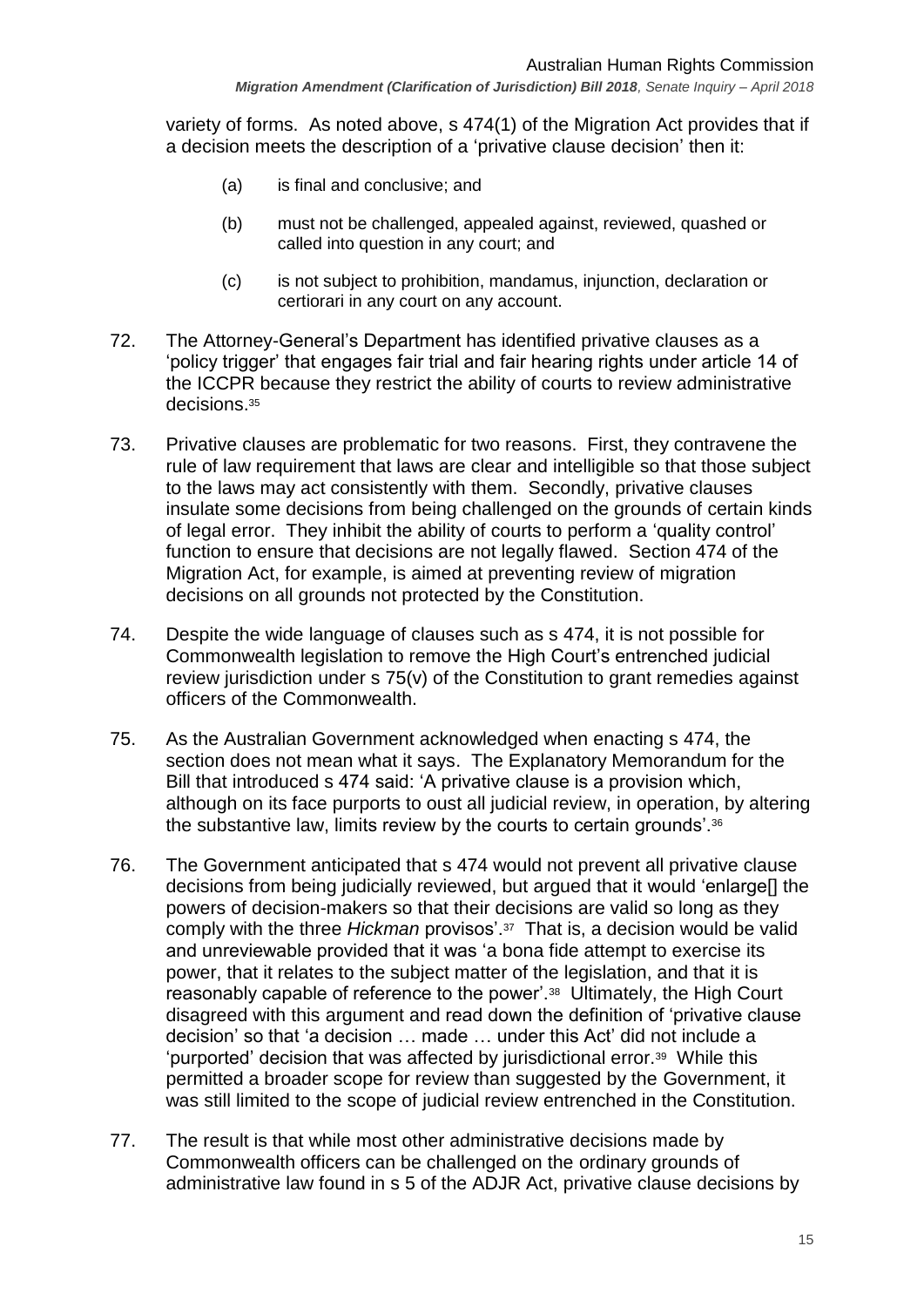Commonwealth officers under the Migration Act can only be challenged if they involve a jurisdictional error. This is a narrower basis for review.

- 78. In December 2013, the former Attorney-General, the Hon George Brandis QC, asked the ALRC to review Commonwealth legislation to identify provisions that unjustifiably encroach upon traditional rights, freedoms and privileges.<sup>40</sup>
- 79. Chapter 15 of the ALRC report dealt with judicial review of administrative action. The primary recommendation of that chapter was that the Australian Government should consider a review of privative clauses in Commonwealth laws.<sup>41</sup> The privative clause in the Migration Act was highlighted for special attention as a law that 'restricts access to the courts'.<sup>42</sup>
- 80. The ALRC noted that access to the courts for the purpose of judicial review is an important common law right.<sup>43</sup> Wide-ranging reforms to administrative law in the 1970s included the introduction of the ADJR Act which established a single, simple, procedure for judicial review, <sup>44</sup> based on long-standing common law principles governing judicial review. However, since that time, a number of Commonwealth laws have been introduced that restrict access to the courts in particular areas. The primary example given by the ALRC of laws that restricted access to the courts was the series of amendments to the Migration Act that had been made since 1992. Of these, the most significant was the insertion of the privative clause in s 474.<sup>45</sup>
- 81. The problems inherent in privative clauses identified in paragraph [73](#page-14-0) above were recognised at the time that the proposed introduction of s 474 was considered by this Committee. In relation to the first problem of clarity, the Senate Legal and Constitutional Affairs Committee said that 'it may be more appropriate to set out clearly the bounds of reviewability' rather than 'adopting a privative clause and in so doing, leaving it to the courts to effectively "reclaim" their jurisdiction by reading down the privative clause'.<sup>46</sup>
- 82. In relation to the second problem, of more restrictive review grounds, this Committee heard evidence from a range of organisations on the impact that this would likely have. The Refugee Council of Australia said:

Unlike any other area of administrative law, an incorrect decision in refugee determination can, quite literally, cost a refugee his/her life. Surely the checks and safeguards in this jurisdiction should be far more rigorous than in an area where the stakes are far lower.<sup>47</sup>

83. The Commission considers that these are powerful arguments telling against the retention of the privative clause. As part of the clarification process identified in Recommendation 1, the Commission recommends that the privative clause be repealed.

#### **Recommendation 2**

The Commission recommends that the privative clause in s 474(1) of the Migration Act be repealed.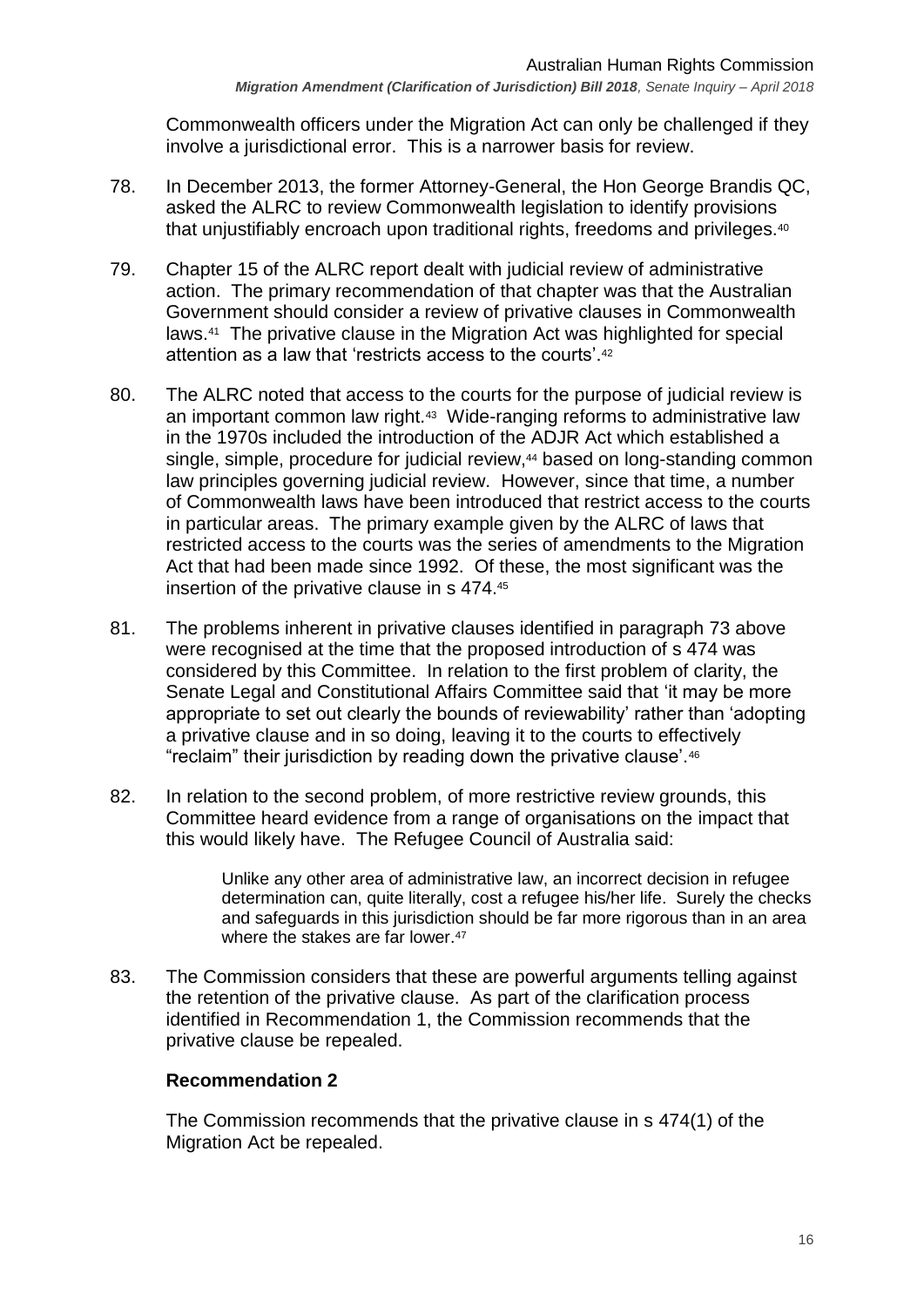## <span id="page-16-0"></span>*6.2 Separate statutory regime for judicial review of migration decisions*

84. Administrative law allows individuals and businesses to seek review of decisions made by government. The purposes of administrative law are to enable people to test the legality and merits of decisions that affect them and thereby to improve the quality, efficiency and effectiveness of government decision making generally.<sup>48</sup> Judicial review, in particular, is about the lawfulness of decisions. As Brennan J said in *Church of Scientology v Woodward*:

> Judicial review is neither more nor less than the enforcement of the rule of law over executive action; it is the means by which executive action is prevented from exceeding the powers and functions assigned to the executive by law and the interests of the individual are protected accordingly.<sup>49</sup>

- 85. The ADJR Act commenced in 1977 and largely codified the common law grounds for judicial review of administrative action. This had significant benefits of clarity and accessibility of judicial review.
- 86. There have been many changes to the process for making immigration decisions and the process of reviewing those decisions over time.<sup>50</sup> Before 1994, decisions made under the Migration Act were subject to ordinary administrative law review under the ADJR Act. Since 1994, there has been a separate statutory regime for judicial review of migration decisions.<sup>51</sup>
- 87. Importantly, the regime introduced in Part 8 of the Migration Act narrowed the grounds upon which a decision could be reviewed. This meant that people seeking review of migration decisions had fewer grounds of review available to them than people seeking review of other Commonwealth administrative decisions under the ADJR Act. Migration decisions were protected against certain kinds of legal errors. As the Department (then called the Department of Immigration and Citizenship) put it in 2011:

Historically, separate statutory review regimes were developed by successive governments endeavouring to reduce the grounds of judicial review.<sup>52</sup>

- 88. The grounds of review available in 1994 were set out in s 476 of the Migration Act in language similar to the ADJR Act. However, only some of the ADJR Act grounds were included. The Migration Act explicitly provided that the following standard grounds of judicial review contained in the ADJR Act would not be available in reviewing decisions made under the Migration Act:
	- a. a breach of the rules of natural justice (although a decision was reviewable if actual bias could be shown)
	- b. unreasonableness
	- c. taking into account irrelevant considerations
	- d. failing to take into account relevant considerations
	- e. bad faith.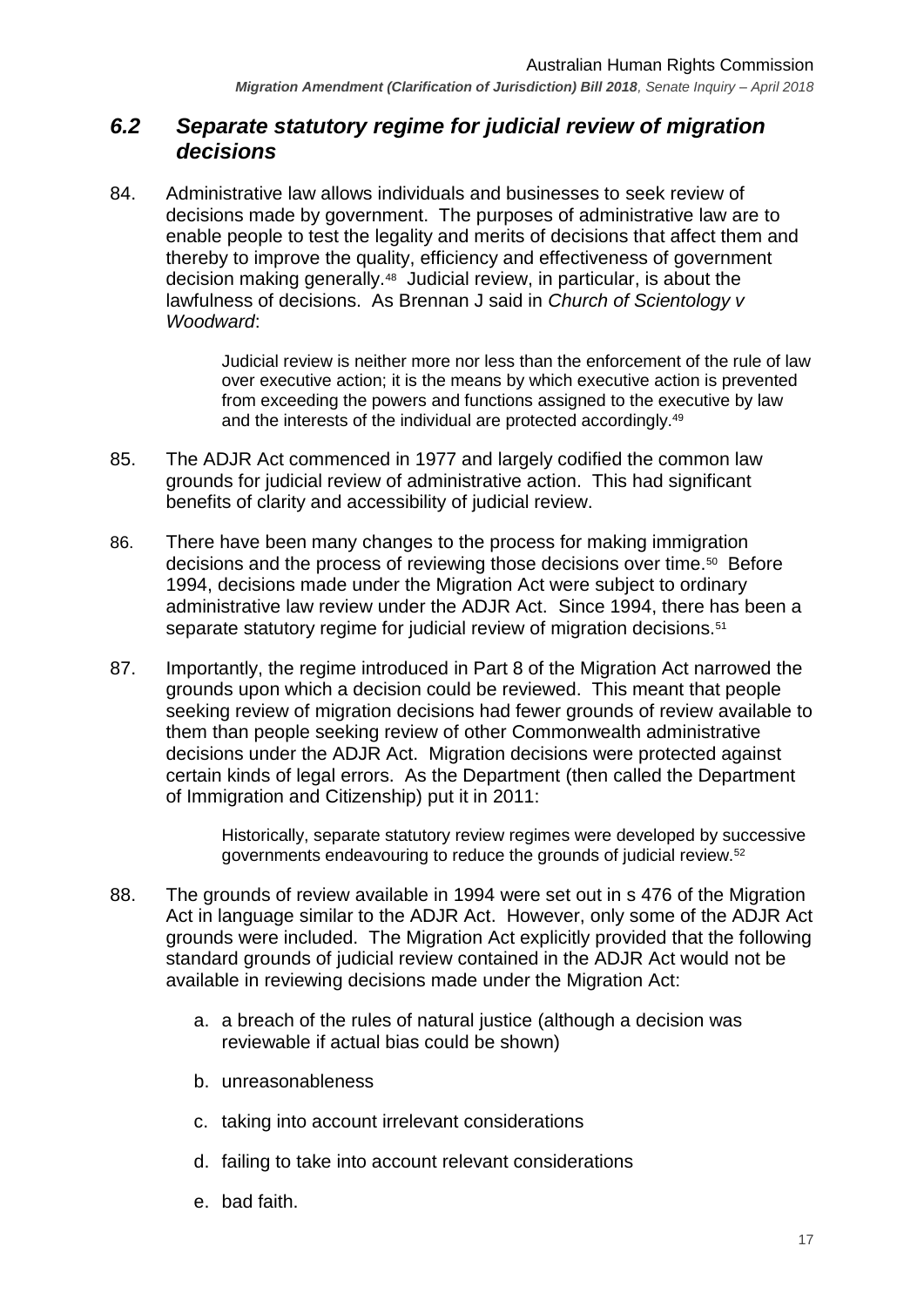- 89. In 2001, Part 8 of the Migration Act was repealed and replaced with the privative clause regime discussed above. In 2002, the Australian Government amended the Migration Act to exclude the operation of common law rules in relation to procedural fairness.<sup>53</sup>
- 90. When the proposal to include the privative clause was being considered, this Committee identified the key underlying assumptions by the Government as being that 'there is currently a problem in the amount of litigation occurring in relation to migration and refugee applications, which is costing too much, and taking up too much time'.<sup>54</sup> It was assumed by Government that, if the privative clause was introduced, this would make it harder for applicants to succeed and therefore discourage litigation by them.
- 91. While the privative clause in s 474 of the Migration Act has made it more difficult to challenge certain migration decisions, it does not appear to have reduced the volume of migration litigation. The significance of decisions about protection visas for the lives of individual applicants provides a strong incentive to seek review of refusal decisions. In circumstances where applicants do not have access to independent legal advice about their prospects of success, this incentive to seek review is likely to remain high even for applicants who do not have strong prospects of success on review. The result has been a reduction in review rights without any demonstrated systemic efficiency benefit.
- 92. At the time that the privative clause was being debated, a range of bodies including the ARC and the Law Council of Australia — argued that migration decisions should be subject to 'full and unfettered judicial review' under the ADJR Act, combined with a clear power for courts to strike out unmeritorious proceedings at an early stage.<sup>55</sup> It was argued that this would ensure that migration decisions were subject to the same judicial scrutiny as other administrative decisions, while dealing quickly and efficiently with claims that were obviously lacking in substance. Broad powers to allow federal courts to summarily dismiss migration proceedings (and other proceedings) that had no reasonable prospect of success were introduced in 2005.<sup>56</sup>
- 93. More recently, the Department has argued in favour of returning to a system where the grounds of review for migration decisions were clearly set out in legislation (rather than relying on a privative clause). In 2011, the Department recognised that it was difficult for people seeking to challenge migration decisions to understand what grounds of review were available. In a submission to the ARC's inquiry into *Judicial Review in Australia*, the Department said:

A new, clearer statutory system that includes migration litigation could address some stakeholder concerns about the largest part of administrative law litigation being exempt from the Commonwealth standard for administrative law review.<sup>57</sup>

And:

One of the key potential benefits of a new judicial review scheme would be the possibility of assisting clients to better understand the judicial review process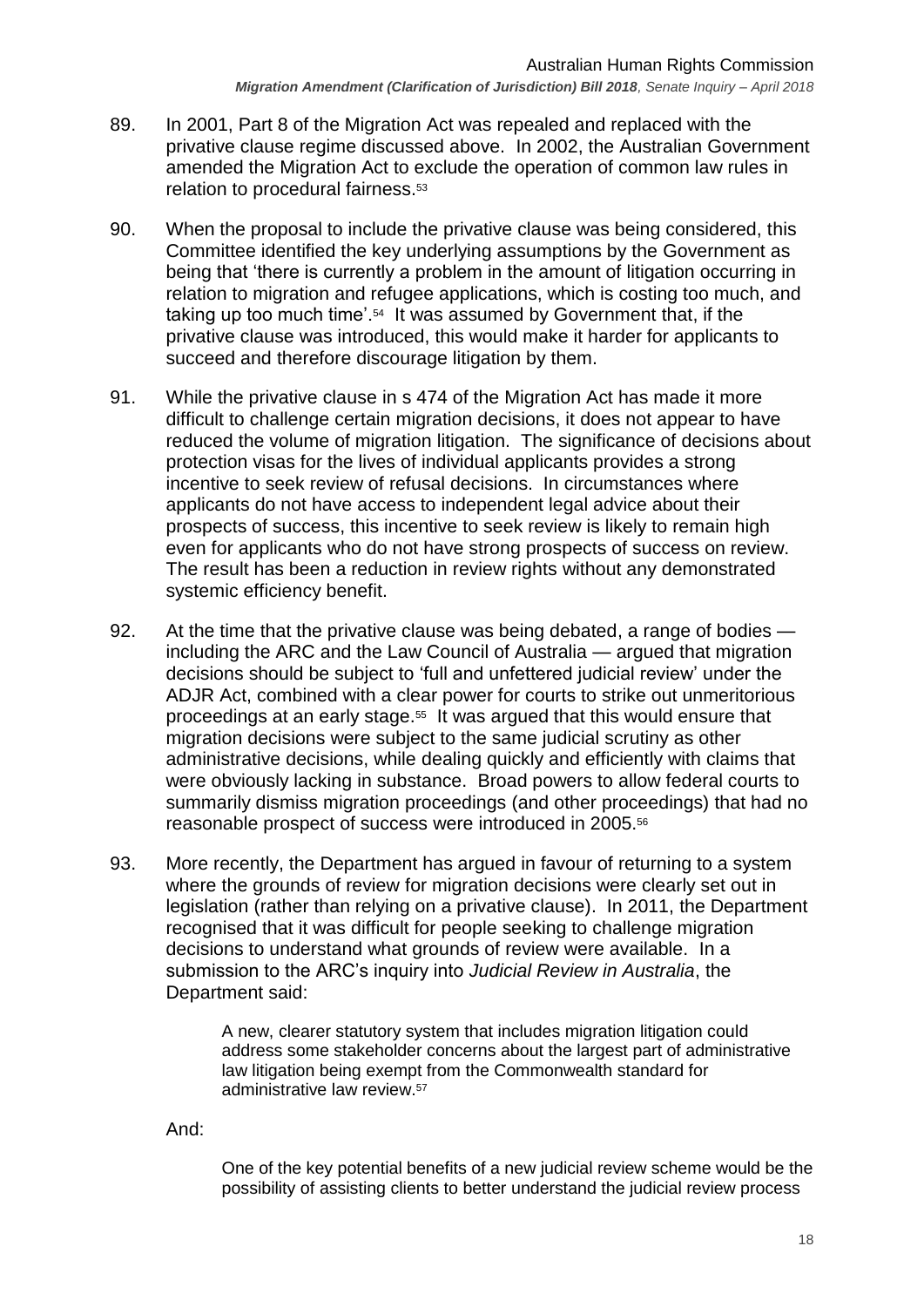and assist them to make more informed decisions. … [S]implified and codified grounds of review may assist this purpose.<sup>58</sup>

- 94. In this context, the Department considered that the codified grounds of review should be limited to those available under constitutional review for jurisdictional error.<sup>59</sup> That is, the Department said that it would support a codification of the existing regime.
- 95. However, the same advantages of clarity and simplicity would be achieved if the grounds of review for migration decisions were aligned with those in the ADJR Act. Further, if the grounds of review under the Migration Act were the same as those under the ADJR Act:
	- a. courts would be able to take advantage of a settled body of case law that has been developed under the ADJR Act over many years
	- b. the requirements for valid decision making in migration cases would be made consistent with the rules governing other Commonwealth decision making
	- c. applicants seeking judicial review of migration decisions would have substantially the same rights as applicants seeking judicial review of most other Commonwealth administrative decisions.
- 96. The then Migration Review Tribunal-Refugee Review Tribunal (MRT-RRT) submitted that the privative clause should be repealed and migration and refugee decision making should be reviewed under the ADJR Act. This is significant because the MRT-RRT was the body whose decisions would be subject to this review, and it was well placed to understand the issues likely to arise in migration decision making. In a submission to the ARC's inquiry in 2011, the MRT-RRT said:

The decisions which the Tribunals make, although made in a very high volume decision making environment …, are final decisions which critically affect the lives of individuals and families in Australia and the operations of companies in Australia. …

Given the high stakes, it is appropriate that there be a facility for judicial review of Tribunal decisions. Judicial review provides an essential safety net, enabling the correction of legal error which will sometimes occur in such a high volume merits review decision making environment. …

[T]he steps taken in the attempt to restrict judicial review have had the result of returning judicial review to the complexity associated with the prerogative writs – a complexity which the reforms introduced by the [ADJR Act] had overcome – …

In the Tribunal's view, the time is right for the procedural code relating to the putting of adverse information to the applicant to be abolished, for the privative clause to be repealed and for migration and refugee decision making to be brought back under the umbrella of the ADJR Act.<sup>60</sup>

97. As a result of its review in 2012, the ARC recommended that the long-term objective of the Government should be to bring migration litigation back into a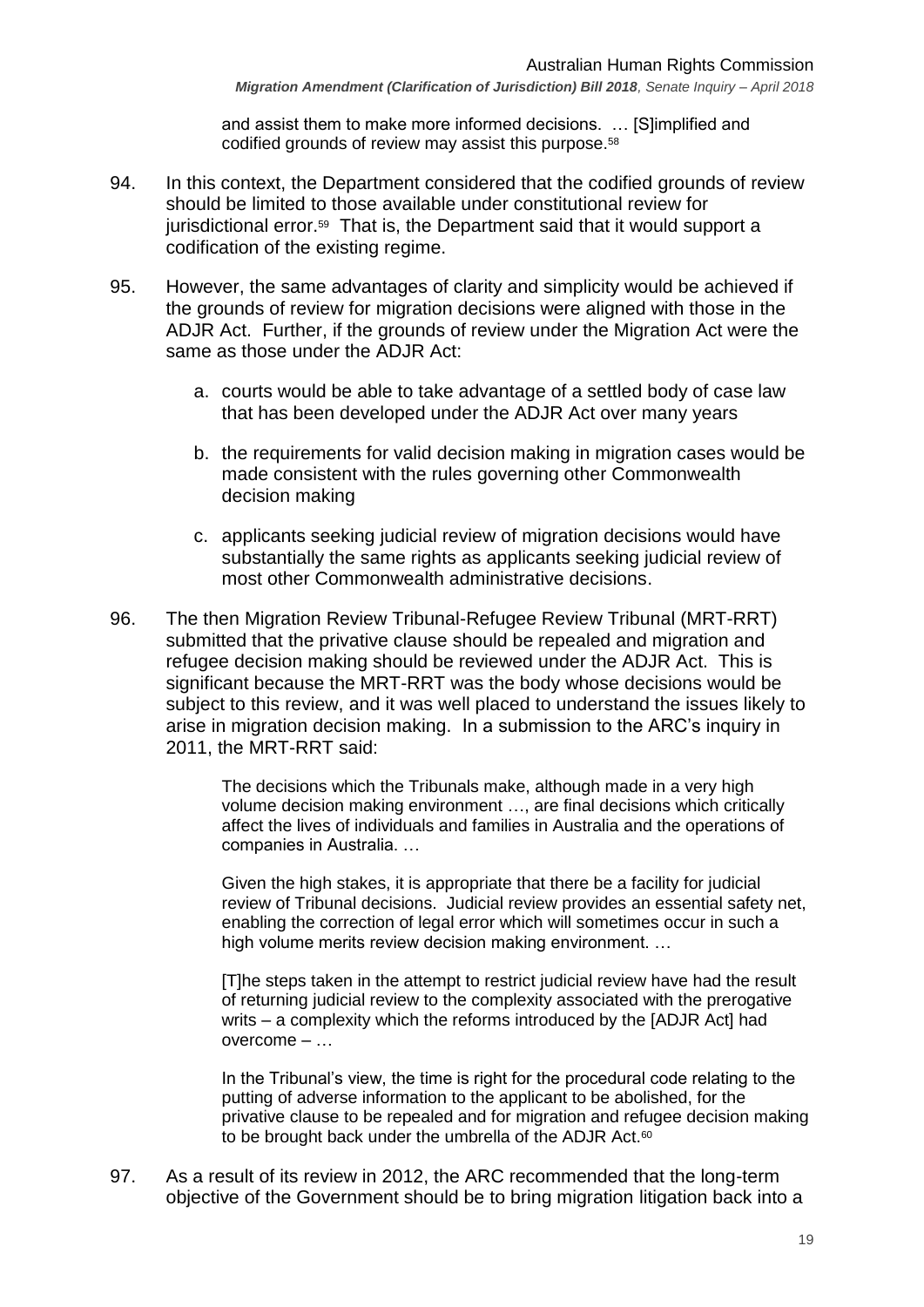general statutory review scheme, such as the ADJR Act.<sup>61</sup> The ARC recognised that, in the short to medium term, any change would involve transaction costs — including the potential for a temporary increase in litigation testing the parameters of the new regime. It appears that the ARC was influenced in this assessment by the potential impact of removing the case management aspects of Parts 8, 8A and 8B of the Migration Act. The Commission considers that, in order to achieve the long-term objective identified by the ARC, it is necessary for some steps to be taken now.

- 98. The Department had submitted to the ARC that there were a number of procedural advantages of the current system of judicial review that 'facilitate the efficient handling of migration litigation and ensure the removal of unnecessary delays in the review process'.<sup>62</sup> These procedural aspects included:
	- a. a requirement that first instance judicial review applications are heard in the Federal Circuit Court rather than the Federal Court
	- b. the ability of single judge hearings of appeals from the Federal Circuit Court in the Federal Court
	- c. time limits for the lodgement of applications
	- d. limitations on standing
	- e. a prohibition against class actions
	- f. court powers for summary dismissal
	- g. the requirement for lawyers acting for applicants in migration cases to certify that an application has reasonable prospects of success
	- h. the availability of costs orders against lawyers personally where they have encouraged unmeritorious litigation.<sup>63</sup>
- 99. The Commission does not comment in this submission on whether all of these procedural requirements are necessary or appropriate. The Commission provided submissions on many of these issues when they were first proposed.<sup>64</sup> However, it is clear that the grounds of review for decisions made under the Migration Act could be aligned with the grounds in the ADJR Act as an initial step in the process of reforming judicial review of migration decisions. This would have the benefits of clarity, certainty and consistency identified above, while retaining measures that the Department has identified as being necessary to deal with the high volume of decisions in the migration jurisdiction.
- 100. The Commission considers that addressing the grounds of review for migration decisions should be the first step in the process identified by the ARC of 'bringing migration back into the general statutory review scheme'. It is a change that would substantially increase the fairness of the judicial review system without compromising the efficiency of the system. Other changes to process to achieve the long-term objective identified by the ARC should be subject to further inquiry.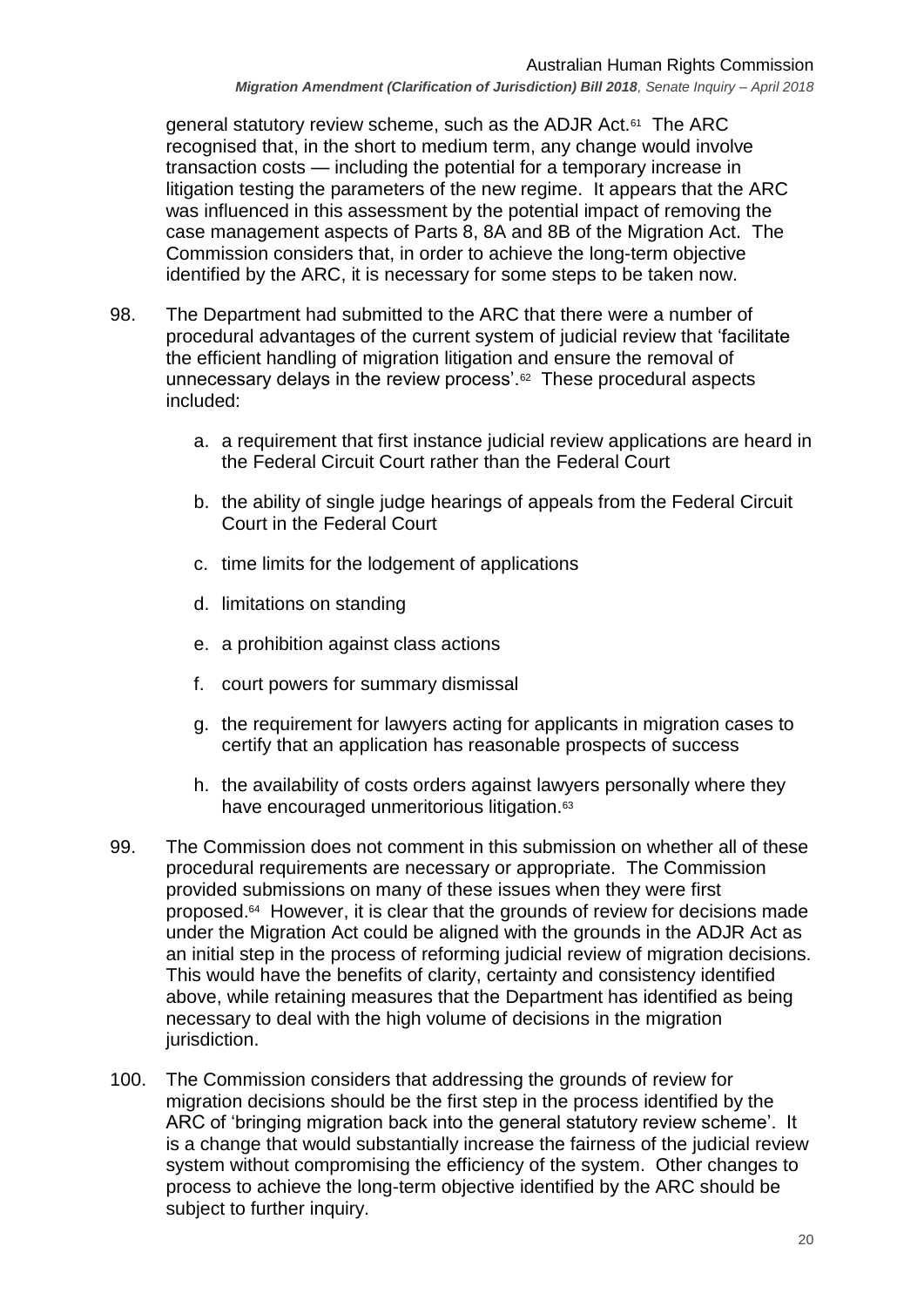## **Recommendation 3**

The Commission recommends that the Migration Act be amended to align the grounds of judicial review of migration decisions with the grounds of review in the ADJR Act.

### **Recommendation 4**

The Commission recommends that the Australian Government task an appropriate body to inquire into how to transition judicial review under the Migration Act to the general statutory review process under the ADJR Act.

## <span id="page-20-0"></span>**7 Additional ways to increase efficiency**

- 101. A common claim by the Government is that the volume and cost of migration litigation is too high and that some applicants seek to take advantage of the system to delay their removal from Australia. 65 The Department has said that the timely resolution of cases is the key to minimising the risk that the system itself could encourage unmeritorious applications for review.<sup>66</sup>
- 102. This submission considers two ways to increase the efficiency of migration decision making and the review of those decisions (both merits and judicial review). These increased efficiencies can be achieved while also addressing some of the problems that stem from the current unique system of judicial review under the Migration Act as discussed in earlier sections of this submission.

## <span id="page-20-1"></span>*7.1 Ensure primary decisions are made promptly*

- 103. In order to reduce delays it is important that people are allowed to apply for protection and that primary decisions in relation to these applications are made promptly.
- 104. A high proportion of migration decisions that are reviewed in the courts relate to applications for protection by asylum seekers. Section 46A of the Migration Act prevents asylum seekers who arrived in Australia by boat from applying for a visa without written authorisation from the Minister. In September 2014, the Government introduced legislation to reintroduce Temporary Protection Visas (TPVs) and establish a new 'fast track' assessment process for review of decisions to refuse the grant of a TPV.<sup>67</sup> The then Minister said that this new regime was targeted at a cohort of more than 30,000 asylum seekers who had arrived in Australia by boat between 13 August 2012 and 31 December 2013 and had not yet been permitted to apply for protection. The Minister said that, once this legislation was passed, the Government would 'commence processing asylum claims' of this group. 68 By 25 May 2015, the Minister had 'lifted the bar' under s 46A of the Migration Act for 602 asylum seekers in this cohort and permitted them to make an application for protection.<sup>69</sup> The Department said that it intended to process the whole caseload of 30,500 people (including both primary assessment and 'fast track' review by the new Immigration Assessment Authority (IAA)) by the end of 2018.<sup>70</sup>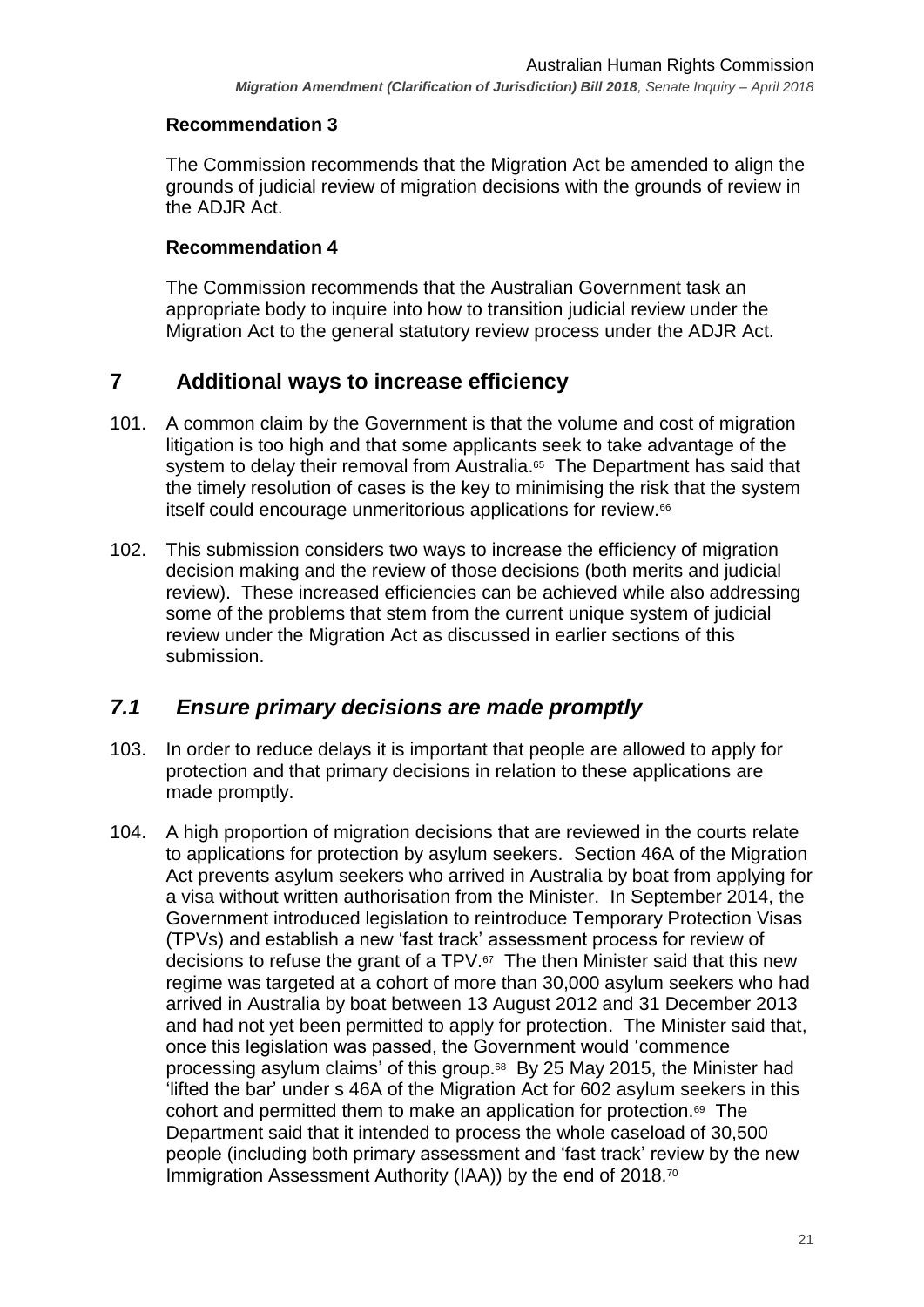*Migration Amendment (Clarification of Jurisdiction) Bill 2018, Senate Inquiry – April 2018*

- 105. It was not until early 2017 that the first step in the process had been completed. In February 2017, the Department said that the Minister had lifted the bar for 'virtually the whole cohort of 30,000'.<sup>71</sup> By that time, this cohort had been in Australia for up to 4 and a half years. The delay in being permitted to apply for protection has been the single most significant reason to date for the time taken to process the claims of asylum seekers who arrived in Australia by boat after 13 August 2012.
- 106. On 21 May 2017, the Minister announced that if people in this cohort failed to apply for protection by 1 October 2017, they would again be barred from applying for protection.<sup>72</sup> By 1 October 2017, only 71 people remaining in the cohort had not lodged an application for protection.<sup>73</sup> This represented a substantial completion of the second step in the process. The remaining steps are:
	- a. processing of applications by the Department
	- b. referral of visa refusal decisions to the IAA
	- c. judicial review of decisions by the IAA affirming visa refusal decisions.
- 107. The Department has been processing applications for protection progressively since applications were first permitted in around May 2015. By October 2017, the Department had processed almost half of the initial applications for protection visas. 74 Approximately 70% of these applications were approved and 30% were refused.<sup>75</sup>
- 108. Referrals of visa refusal decisions to the IAA commenced in October 2015. By 30 June 2017, 2,928 cases had been referred to the IAA and the IAA had finalised 1,734 of these referrals. The IAA affirmed approximately 82% of decisions by the Department and remitted 17% to the Department to consider again.<sup>76</sup>
- 109. By 30 June 2017, there had been 1,094 applications to the Federal Circuit Court for judicial review of decisions of the IAA affirming a refusal to grant a protection visa. The Federal Circuit Court had finalised 115 of these judicial review applications. In 25 cases, the matter was remitted to the IAA for reconsideration. In 56 cases either the Minister or the applicant had appealed the decision of the Federal Circuit Court to a higher court.<sup>77</sup>
- 110. As the 'legacy caseload' of around 30,000 asylum seekers is processed, there will be an increase in both the number of IAA decisions and the number of applications for judicial review. The Commission has previously expressed concerns to this Committee about the new 'fast track' system of merits review in the IAA.<sup>78</sup> This submission does not repeat those matters. The Commission expects that a range of issues are likely to be raised by applicants seeking judicial review of decisions by the IAA, including: the scope of the 2014 amendments that sought to narrow Australia's protection obligations; and whether the application of the fast track process in the circumstances of individual cases provides procedural fairness.79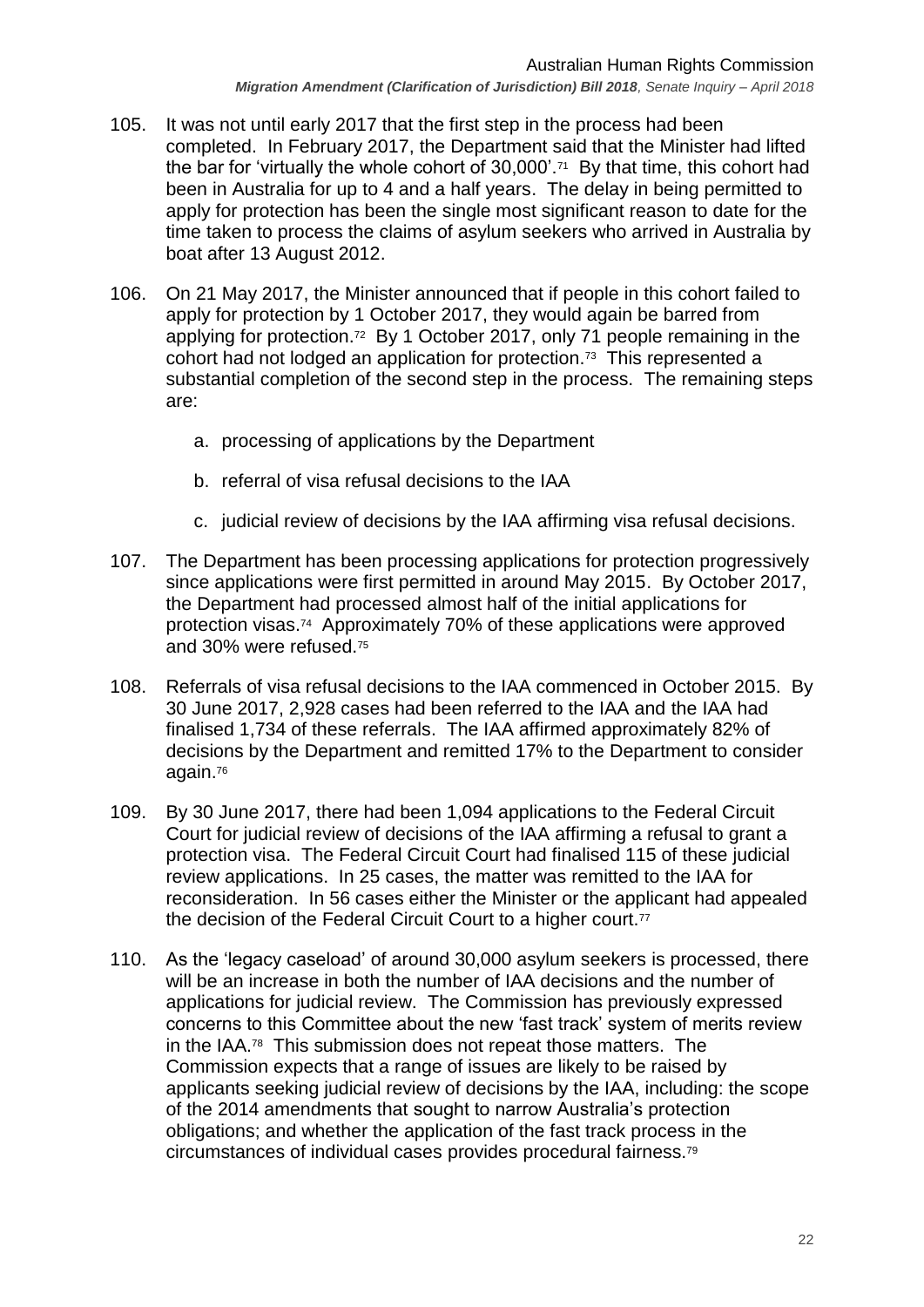111. It can be seen that the major administrative step still to be taken is for the Department to finalise the processing of protection visa applications. As at October 2017, the Department said that it still had 16,000 applications 'on hand to work through'.<sup>80</sup> A significant majority of applicants already processed have been found to be entitled to protection. Ensuring that the remaining applications are processed promptly is likely to have the greatest impact in ensuring that these cases are resolved in a timely way.

## **Recommendation 5**

The Commission encourages the Department of Home Affairs to promptly finalise its primary decisions on the outstanding applications for protection visas from asylum seekers who arrived in Australia by boat between 13 August 2012 and 31 December 2013.

# <span id="page-22-0"></span>*7.2 Provide legal assistance to asylum seekers*

- 112. People who are refused protection visas should be able to access free, independent legal advice about the decision and whether or not there are any grounds for review of the decision. The consequences of making a wrong decision about whether to grant a protection visa can be grave. It is vitally important that such decisions are accurate and based on the best available information. The availability of legal advice leads to better decision making and a more efficient process.
- 113. The Productivity Commission has considered the benefits that flow to both individuals and to society as a whole from the provision of legal assistance to those who cannot afford it. As a matter of principle, the Productivity Commission said that priority in the provision of legal assistance should be given to the most disadvantaged, and that resources should be focused on legal issues that impact significantly on the lives of individuals.<sup>81</sup> While the Productivity Commission did not consider legal assistance in relation to migration law specifically, on each of these measures there are strong arguments for the provision of legal assistance for people applying for protection visas and seeking review of protection visa decisions.
- 114. Prior to 31 March 2014, the Government provided funding to a panel of migration agents to help asylum seekers in immigration detention and disadvantaged applicants for protection visas in the community with professionally qualified application assistance, including interpreters and attendance at a visa interview.<sup>82</sup> This program was known as the Immigration Advice and Application Assistance Scheme (IAAAS). IAAAS providers would help their clients complete protection visa applications, liaise with the Department, provide advice on immigration matters, explain the outcomes of applications and provide information and advice on further options available in the event of a refusal decision. IAAAS assistance was also available for merits review of visa refusals. The cost of the scheme was approximately \$25 million per year.
- 115. On 31 March 2014, the Government announced that it would no longer provide access to the IAAAS for people who arrived in Australia without a visa,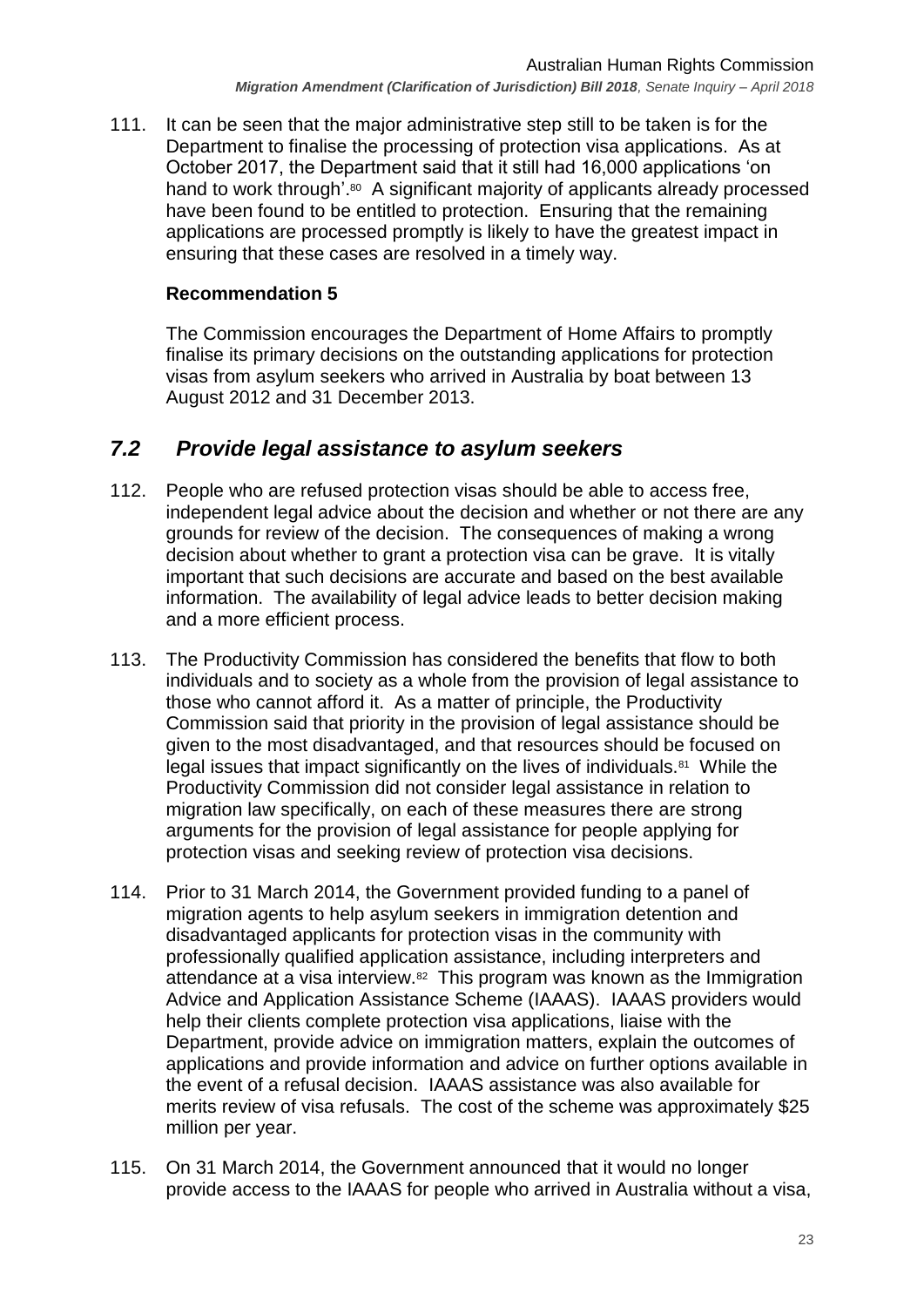including unlawful maritime arrivals. The then Minister for Immigration and Border Protection said:

From today people who arrived illegally by boat, as well as illegally by air, will no longer receive taxpayer funded immigration advice and assistance under the [IAAAS]. … If people choose to violate how Australia chooses to run our refugee and humanitarian programme, they should not presume upon the support and assistance that is provided to those who seek to come the right way.<sup>83</sup>

- 116. After IAAAS funding was withdrawn, the Government continued to provide a Primary Application Information Service (PAIS) to 'a small percentage of protection visa applicants' who were either unaccompanied minors or assessed as being 'exceptionally vulnerable'.<sup>84</sup> In almost all cases, this service was only available to assist with making an initial application to the Department for protection. Only unaccompanied minors under the guardianship of the Minister were entitled to assistance at the merits review stage. No assistance was provided through this scheme for judicial review.
- 117. Most applicants lodge visa applications without assistance.<sup>85</sup> The Refugee Advice and Casework Service (RACS) has said:

From our experience with clients who lodged their protection visa applications unrepresented, we can confirm that legal representation makes a significant difference in a decision-maker's ability to quickly grasp and assess a person's claims for protection, allowing quicker and less costly decision-making. …

RACS solicitors currently play a crucial role in early intervention in the refugee jurisdiction. RACS solicitors are able to effectively present an asylum seeker's claims in the form in which they are most efficiently able to be processed by the Department of Immigration.<sup>86</sup>

- 118. RACS cites a number of international studies that identify a range of benefits from providing legal assistance to asylum seekers, including:
	- a. increased efficiency of immigration proceedings, leading to costs savings for the tribunal and for the government
	- b. faster and more sustainable primary decisions, leading to fewer appeals
	- c. better expectations management of clients
	- d. increased likelihood of complying with hearing requirements
	- e. increased compliance of immigration and detention systems with human rights standards
	- f. practical help to individuals navigating a complex system.<sup>87</sup>
- 119. Legal representation also means that applicants with strong review claims are more likely to be able to successfully present their case. At the merits review stage, the last annual report produced by the MRT-RRT (prior to their amalgamation into the AAT in July 2015) showed that represented applicants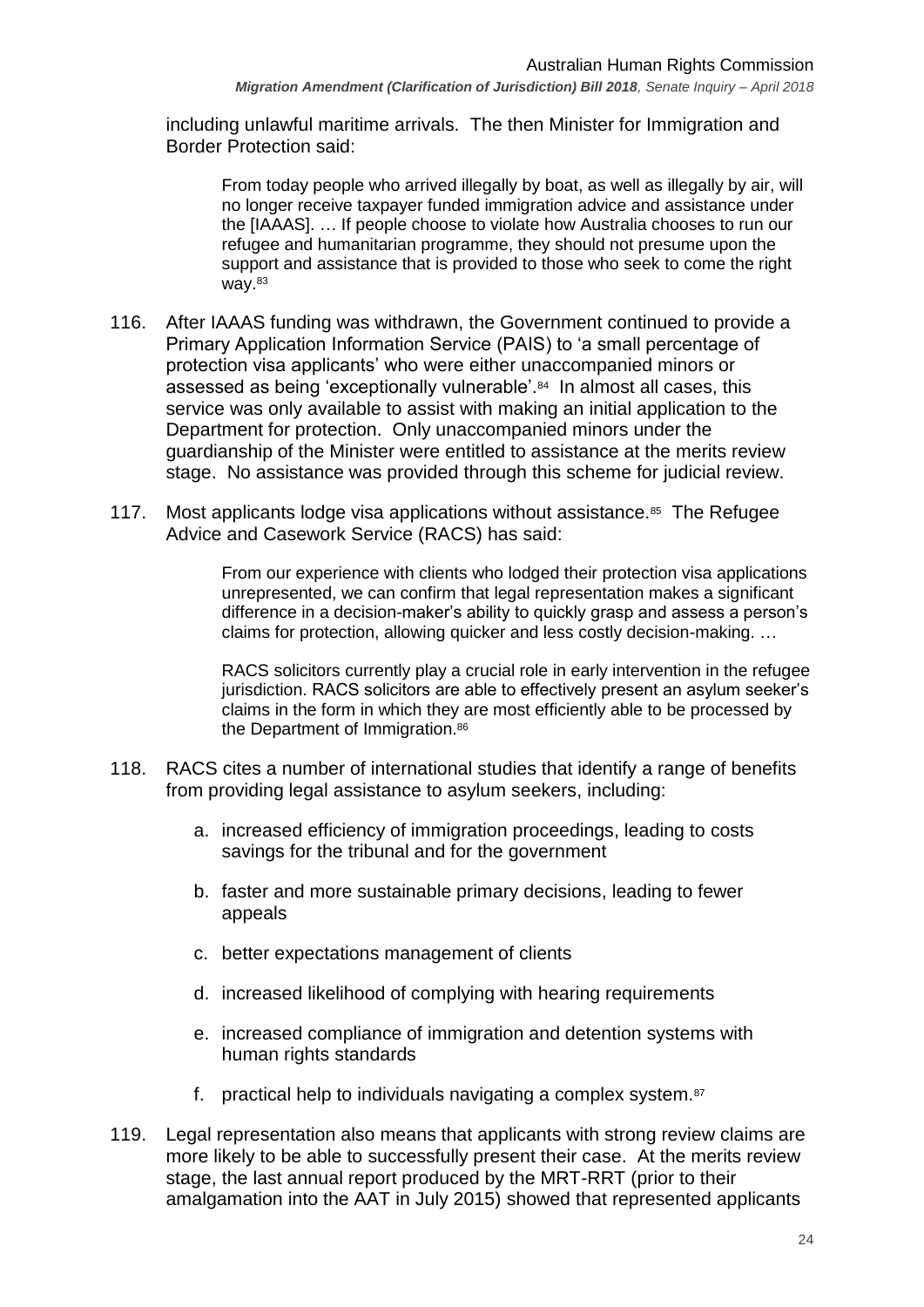were successful in having a decision to refuse a protection visa set aside or remitted in 27% of cases. Unrepresented applicants were successful in only 9% of cases.<sup>88</sup>

120. For the above reasons, the Commission considers that free legal assistance should be provided to asylum seekers to make applications for protection, and to obtain advice about the merits of judicial review of such decisions. For the cohort of people who are subject to the new 'fast track' process, virtually all of them have already made applications for protection visas. The real need for legal advice now is in relation to the interaction with the Department for the 16,000 or so applications still to be processed, and for advice about judicial review for those in the broader cohort who are refused protection visas.

## **Recommendation 6**

 $\overline{a}$ 

The Commission recommends that the Government restore funding for legal advice to asylum seekers in Australia who are:

- dealing with the Department of Home Affairs in relation to an application for a protection visa
- subject to the 'fast track' process at the Immigration Assessment Authority, or
- considering judicial review from a decision of the Immigration Assessment Authority.

<sup>8</sup> Senate Legal and Constitutional Affairs Legislation Committee, *Report into the Migration Amendment (Prohibiting Items in Immigration Detention Facilities) Bill 2017* (16 November 2017). At

[https://www.aph.gov.au/Parliamentary\\_Business/Committees/Senate/Legal\\_and\\_Constitutional\\_Aff](https://www.aph.gov.au/Parliamentary_Business/Committees/Senate/Legal_and_Constitutional_Affairs/ImmigrationDetentionFac/Report) [airs/ImmigrationDetentionFac/Report](https://www.aph.gov.au/Parliamentary_Business/Committees/Senate/Legal_and_Constitutional_Affairs/ImmigrationDetentionFac/Report) (viewed 6 March 2018).

<sup>1</sup> *SZSZM v Minister for Immigration and Border Protection* [2017] FCCA 819 at [2] and [52].

<sup>2</sup> *ARJ17 v Minister for Immigration and Border Protection* [2017] FCA 263 at [2].

<sup>3</sup> *SZSZM v Minister for Immigration and Border Protection* [2017] FCCA 819 at [5]. <sup>4</sup> *ARJ17 v Minister for Immigration and Border Protection* [2017] FCA 263 at [2].

<sup>5</sup> *ARJ17 v Minister for Immigration and Border Protection* [2017] FCA 263 at [2]; see also *SZSZM v Minister for Immigration and Border Protection* [2017] FCCA 819 at [6].

<sup>6</sup> *ARJ17 v Minister for Immigration and Border Protection* [2017] FCA 263 at [86]. The Commonwealth also argued that if the Federal Court lacked jurisdiction to hear the application, it also lacked jurisdiction under s 32AB(1) of the FCA Act to transfer the application to the Federal Circuit Court: *ARJ17 v Minister for Immigration and Border Protection* [2017] FCA 263 at [10].

<sup>7</sup> Commonwealth, *Parliamentary Debates*, House of Representatives, 13 September 2017, p 10,181 (the Hon Peter Dutton, Minister for Immigration and Border Protection, second reading speech for the Migration Amendment (Prohibiting Items in Immigration Detention Facilities) Bill 2017). At [http://parlinfo.aph.gov.au/parlInfo/search/display/display.w3p;query=Id%3A%22chamber%2Fhansa](http://parlinfo.aph.gov.au/parlInfo/search/display/display.w3p;query=Id%3A%22chamber%2Fhansardr%2Fb1ad2176-9f81-43ce-ae76-04b6b025fb43%2F0020%22) [rdr%2Fb1ad2176-9f81-43ce-ae76-04b6b025fb43%2F0020%22](http://parlinfo.aph.gov.au/parlInfo/search/display/display.w3p;query=Id%3A%22chamber%2Fhansardr%2Fb1ad2176-9f81-43ce-ae76-04b6b025fb43%2F0020%22) (viewed 6 March 2018). See also the note to proposed s 251A in the Bill.

<sup>9</sup> Australian Human Rights Commission, *Submission to the Senate Legal and Constitutional Affairs Legislation Committee in relation to the Migration Amendment (Prohibiting Items in Immigration Detention Facilities) Bill 2017*. At [https://www.aph.gov.au/DocumentStore.ashx?id=61c0977b](https://www.aph.gov.au/DocumentStore.ashx?id=61c0977b-b52e-4aa0-9f6f-dc536474f922&subId=560939)[b52e-4aa0-9f6f-dc536474f922&subId=560939](https://www.aph.gov.au/DocumentStore.ashx?id=61c0977b-b52e-4aa0-9f6f-dc536474f922&subId=560939) (viewed 6 March 2018).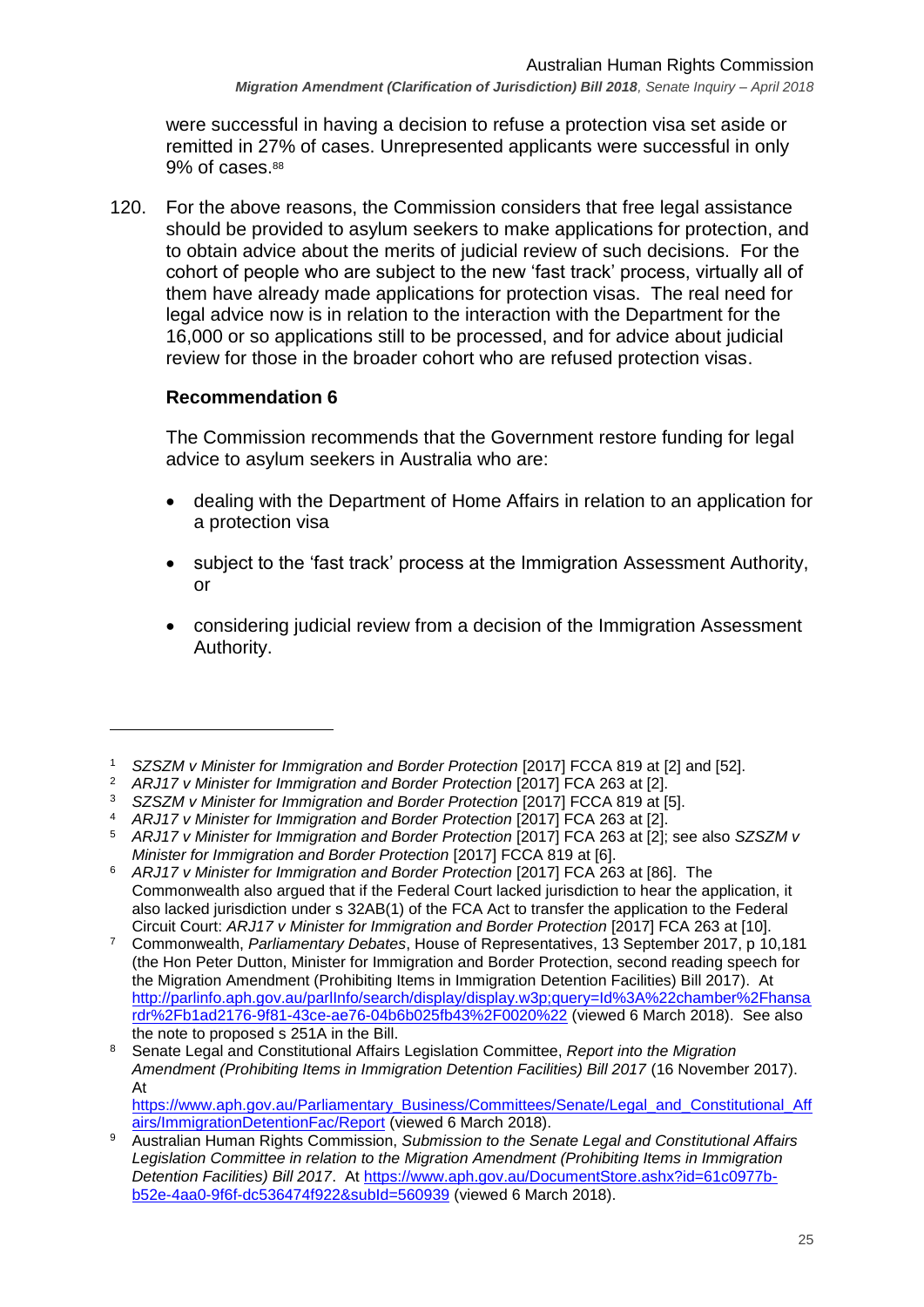- <sup>10</sup> *ARJ17 v Minister for Immigration and Border Protection* [2017] FCA 263 at [11].
- <sup>11</sup> *Minister for Immigration and Border Protection v ARJ17* [2017] FCAFC 263 at [38] (Flick J).
- <sup>12</sup> *Minister for Immigration and Border Protection v ARJ17* [2017] FCAFC 263 at [86] (Kerr J).
- <sup>13</sup> Migration Act, s 474(6).

 $\overline{a}$ 

- <sup>14</sup> Migration Act, s 474(2).
- <sup>15</sup> Migration Act, s 476(3).
- <sup>16</sup> ADJR Act, Sch 1, items (da) and (db).
- <sup>17</sup> *Plaintiff S157/2002 v Commonwealth* (2003) 211 CLR 476 at 506 [76] (Gaudron, McHugh, Gummow, Kirby and Hayne JJ).
- <sup>18</sup> Migration Act, s 5E.
- <sup>19</sup> *Minister for Immigration and Border Protection v ARJ17* [2017] FCAFC 263 at [53] (Flick J).
- <sup>20</sup> Joseph Raz, *The Authority of Law* (2009), pp 214-218 (originally published as 'The Rule of Law and its Virtue' (1977) 93 *Law Quarterly Review* 195); Tom Bingham, *The Rule of Law* (2011), p 37.
- <sup>21</sup> Commonwealth, Attorney-General's Department, *Reducing the complexity of legislation*. At <https://www.ag.gov.au/LegalSystem/ReducingTheComplexityOfLegislation/Pages/default.aspx> (viewed 9 March 2018).
- <sup>22</sup> Commonwealth, *Parliamentary Debates*, House of Representatives, 14 February 2018, p 12 (the Hon Alex Hawke MP, Assistant Minister for Home Affairs, second reading speech for the Migration Amendment (Clarification of Jurisdiction) Bill 2018). At [http://parlinfo.aph.gov.au/parlInfo/search/display/display.w3p;query=Id%3A%22chamber%2Fhansa](http://parlinfo.aph.gov.au/parlInfo/search/display/display.w3p;query=Id%3A%22chamber%2Fhansardr%2F39bf6e71-561a-493e-a0e3-ad1c932ff1f4%2F0024%22)
- [rdr%2F39bf6e71-561a-493e-a0e3-ad1c932ff1f4%2F0024%22](http://parlinfo.aph.gov.au/parlInfo/search/display/display.w3p;query=Id%3A%22chamber%2Fhansardr%2F39bf6e71-561a-493e-a0e3-ad1c932ff1f4%2F0024%22) (viewed 6 March 2018).
- <sup>23</sup> Explanatory Memorandum, Migration Amendment (Clarification of Jurisdiction) Bill 2018, p 4 [12].
- <sup>24</sup> Minister for Immigration and Border Protection v ARJ17 [2017] FCAFC 263 at [51]-[52] (Flick J).
- <sup>25</sup> Minister for Immigration and Border Protection v ARJ17 [2017] FCAFC 263 at [177] (Kerr J). <sup>26</sup> Human Rights Committee, *General Comment 32 on Article 14: Right to equality before courts and tribunals and to a fair trial*, UN Doc CCPR/C/GC/32 (23 August 2007) para 9. At [http://tbinternet.ohchr.org/\\_layouts/treatybodyexternal/Download.aspx?symbolno=CCPR%2fC%2f](http://tbinternet.ohchr.org/_layouts/treatybodyexternal/Download.aspx?symbolno=CCPR%2fC%2fGC%2f32&Lang=en) [GC%2f32&Lang=en](http://tbinternet.ohchr.org/_layouts/treatybodyexternal/Download.aspx?symbolno=CCPR%2fC%2fGC%2f32&Lang=en) (viewed 6 March 2018).
- <sup>27</sup> Human Rights Committee, *General Comment 32 on Article 14: Right to equality before courts and tribunals and to a fair trial*, UN Doc CCPR/C/GC/32 (23 August 2007) para 16. At [http://tbinternet.ohchr.org/\\_layouts/treatybodyexternal/Download.aspx?symbolno=CCPR%2fC%2f](http://tbinternet.ohchr.org/_layouts/treatybodyexternal/Download.aspx?symbolno=CCPR%2fC%2fGC%2f32&Lang=en) [GC%2f32&Lang=en](http://tbinternet.ohchr.org/_layouts/treatybodyexternal/Download.aspx?symbolno=CCPR%2fC%2fGC%2f32&Lang=en) (viewed 6 March 2018).
- <sup>28</sup> Human Rights Committee, *General Comment 32 on Article 14: Right to equality before courts and tribunals and to a fair trial*, UN Doc CCPR/C/GC/32 (23 August 2007) para 9. At [http://tbinternet.ohchr.org/\\_layouts/treatybodyexternal/Download.aspx?symbolno=CCPR%2fC%2f](http://tbinternet.ohchr.org/_layouts/treatybodyexternal/Download.aspx?symbolno=CCPR%2fC%2fGC%2f32&Lang=en) [GC%2f32&Lang=en](http://tbinternet.ohchr.org/_layouts/treatybodyexternal/Download.aspx?symbolno=CCPR%2fC%2fGC%2f32&Lang=en) (viewed 6 March 2018).
- <sup>29</sup> *Plaintiff S157/2002 v Commonwealth* (2003) 211 CLR 476 at [173].
- <sup>30</sup> *Plaintiff S157/2002 v Commonwealth* (2003) 211 CLR 476 at [174].
- <sup>31</sup> Office of Parliamentary Counsel, *Clearer Commonwealth Law*. At <http://www.opc.gov.au/clearer/index.htm> (viewed 12 March 2018).
- <sup>32</sup> Commonwealth, Attorney-General's Department, *Reducing the complexity of legislation*. At <https://www.ag.gov.au/LegalSystem/ReducingTheComplexityOfLegislation/Pages/default.aspx> (viewed 9 March 2018).
- <sup>33</sup> Australian Law Reform Commission, *Traditional Rights and Freedoms – Encroachment by Commonwealth Laws*, ALRC Report 129 (2015). At [https://www.alrc.gov.au/publications/freedoms](https://www.alrc.gov.au/publications/freedoms-alrc129)[alrc129](https://www.alrc.gov.au/publications/freedoms-alrc129) (viewed 9 March 2018).
- <sup>34</sup> Administrative Review Council, *Federal Judicial Review in Australia*, Report No. 50 (2012). At <https://www.arc.ag.gov.au/Publications/Reports/Pages/Reportfiles/ReportNo50.aspx> (viewed 9 March 2018).
- <sup>35</sup> Commonwealth, Attorney-General's Department, *Tools for assessing compatibility with Human Rights*. At [https://www.ag.gov.au/RightsAndProtections/HumanRights/Human-rights](https://www.ag.gov.au/RightsAndProtections/HumanRights/Human-rights-scrutiny/Pages/assessing-compatibility-tools.aspx)[scrutiny/Pages/assessing-compatibility-tools.aspx](https://www.ag.gov.au/RightsAndProtections/HumanRights/Human-rights-scrutiny/Pages/assessing-compatibility-tools.aspx) (viewed 12 March 2018).
- <sup>36</sup> Revised Explanatory Memorandum, Migration Legislation Amendment (Judicial Review) Bill 2001 (Cth), p 5.
- <sup>37</sup> *Plaintiff S157/2002 v Commonwealth* (2003) 211 CLR 476 at 502 [62] (Gaudron, McHugh, Gummow, Kirby and Hayne JJ).
- <sup>38</sup> *R v Hickman; Ex parte Fox and Clinton* (1945) 70 CLR 598 at 615 (Dixon J).
- <sup>39</sup> *Plaintiff S157/2002 v Commonwealth* (2003) 211 CLR 476 at 506 [76] (Gaudron, McHugh, Gummow, Kirby and Hayne JJ).
- <sup>40</sup> Senator the Hon George Brandis QC, Attorney-General, 'New Australian law reform inquiry to focus on freedoms', Media release, 11 December 2013. At

*Migration Amendment (Clarification of Jurisdiction) Bill 2018, Senate Inquiry – April 2018*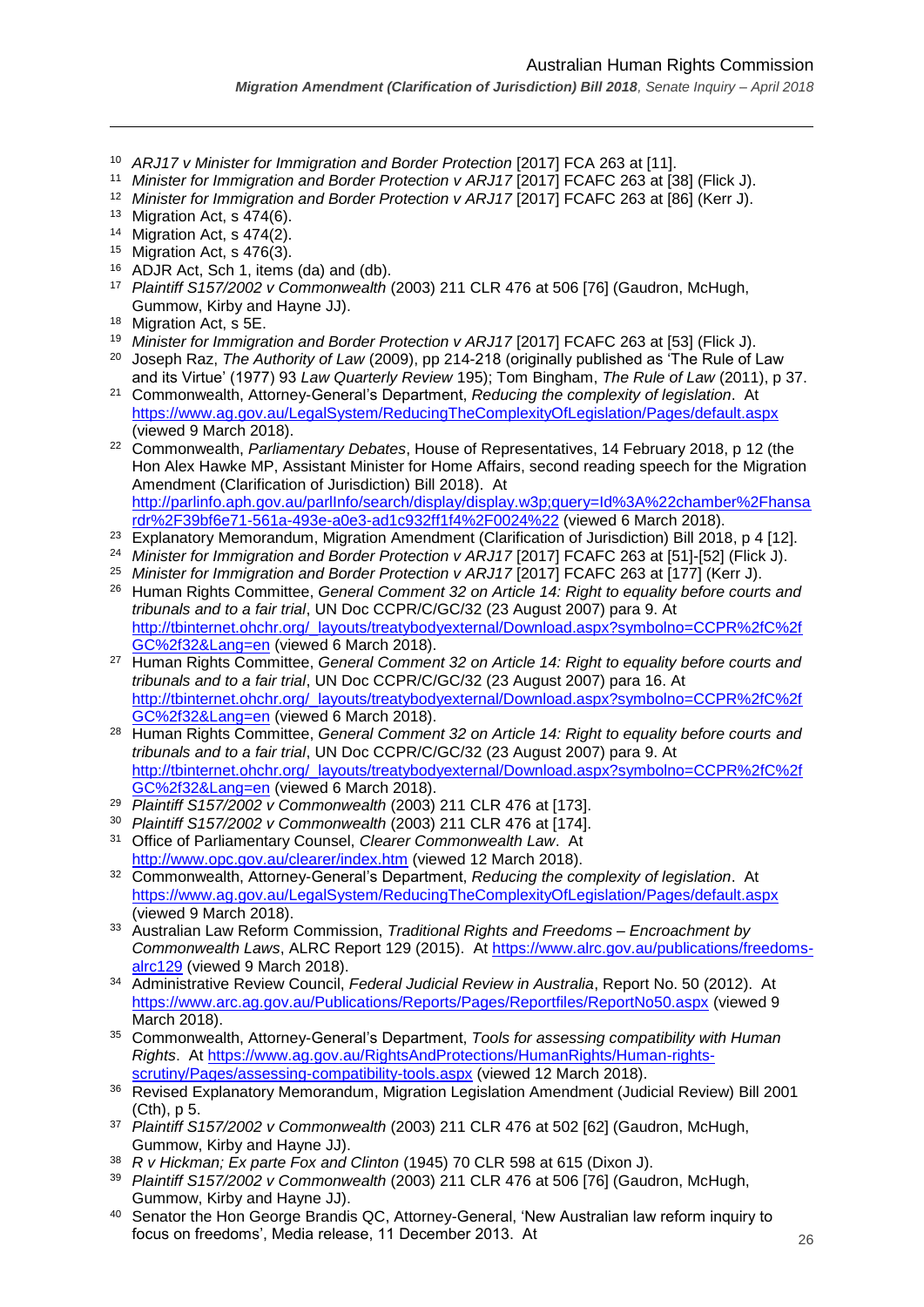*Migration Amendment (Clarification of Jurisdiction) Bill 2018, Senate Inquiry – April 2018*

 $\overline{a}$ 

[http://pandora.nla.gov.au/pan/21248/20171220-](http://pandora.nla.gov.au/pan/21248/20171220-1246/www.attorneygeneral.gov.au/Mediareleases/Pages/2013/Fourth%20quarter/11December2013-NewAustralianLawReformInquiryToFocusOnFreedoms.html) [1246/www.attorneygeneral.gov.au/Mediareleases/Pages/2013/Fourth%20quarter/11December201](http://pandora.nla.gov.au/pan/21248/20171220-1246/www.attorneygeneral.gov.au/Mediareleases/Pages/2013/Fourth%20quarter/11December2013-NewAustralianLawReformInquiryToFocusOnFreedoms.html) [3-NewAustralianLawReformInquiryToFocusOnFreedoms.html](http://pandora.nla.gov.au/pan/21248/20171220-1246/www.attorneygeneral.gov.au/Mediareleases/Pages/2013/Fourth%20quarter/11December2013-NewAustralianLawReformInquiryToFocusOnFreedoms.html) (viewed 9 March 2018). <sup>41</sup> Australian Law Reform Commission, *Traditional Rights and Freedoms – Encroachment by Commonwealth Laws*, ALRC Report 129 (2015), p 414 [15.6]. At <https://www.alrc.gov.au/publications/freedoms-alrc129> (viewed 9 March 2018). <sup>42</sup> Ibid, p 424 [15.42]-[15.48]. <sup>43</sup> Ibid, p 414 [15.7]. <sup>44</sup> Ibid, pp 416-417 [15.14]. <sup>45</sup> Ibid, pp 423-425 [15.37], [15.42]-[15.48]. <sup>46</sup> Senate Legal and Constitutional Affairs Legislation Committee, *Migration Legislation Amendment (Judicial Review) Bill 1998*, p 33 [2.48]. <sup>47</sup> Ibid, p 33 [2.49]. <sup>48</sup> Administrative Review Council, *Federal Judicial Review in Australia*, Report No. 50 (2012), p 41 [2.63]. At<https://www.arc.ag.gov.au/Publications/Reports/Pages/Reportfiles/ReportNo50.aspx> (viewed 9 March 2018). <sup>49</sup> *Church of Scientology v Woodward* (1982) 154 CLR 25 at 70. <sup>50</sup> A detailed description of these changes up to 2002 can be found in *NAAV v Minister for Immigration and Multicultural and Indigenous Affairs* (2002) 123 FCR 298 at 397-410 (French J). <sup>51</sup> *Migration Reform Act 1992* (Cth), the changes introducing Part 8 came into effect on 1 September 1994. <sup>52</sup> Department of Immigration and Citizenship, *Submission to the Administrative Review Council Consultation Paper on Judicial Review in Australia* (2011), p 2. At [https://www.arc.ag.gov.au/Documents/Department%20of%20Immigration%20and%20Citizenship%](https://www.arc.ag.gov.au/Documents/Department%20of%20Immigration%20and%20Citizenship%20(DIAC)%20-%20Submission%20to%20ARC%20Judicial%20Review%20inquiry%20-%202011%20-.PDF) [20\(DIAC\)%20-%20Submission%20to%20ARC%20Judicial%20Review%20inquiry%20-](https://www.arc.ag.gov.au/Documents/Department%20of%20Immigration%20and%20Citizenship%20(DIAC)%20-%20Submission%20to%20ARC%20Judicial%20Review%20inquiry%20-%202011%20-.PDF) [%202011%20-.PDF](https://www.arc.ag.gov.au/Documents/Department%20of%20Immigration%20and%20Citizenship%20(DIAC)%20-%20Submission%20to%20ARC%20Judicial%20Review%20inquiry%20-%202011%20-.PDF) (viewed 9 March 2018). <sup>53</sup> *Migration Legislation Amendment (Procedural Fairness) Act 2002* (Cth). <sup>54</sup> Senate Legal and Constitutional Affairs Legislation Committee, *Migration Legislation Amendment (Judicial Review) Bill 1998*, p 5 [1.1]. <sup>55</sup> Senate Legal and Constitutional Affairs Legislation Committee, *Migration Legislation Amendment (Judicial Review) Bill 1998*, p 43 [3.3]. <sup>56</sup> *Judiciary Act 1903* (Cth), s 25A; *Federal Court of Australia Act 1976* (Cth), s 31A; *Federal Circuit Court of Australia Act 1999* (Cth), s 17A; each introduced by the *Migration Litigation Reform Act 2005* (Cth). <sup>57</sup> Department of Immigration and Citizenship, *Submission to the Administrative Review Council Consultation Paper on Judicial Review in Australia* (2011), p 10. At [https://www.arc.ag.gov.au/Documents/Department%20of%20Immigration%20and%20Citizenship%](https://www.arc.ag.gov.au/Documents/Department%20of%20Immigration%20and%20Citizenship%20(DIAC)%20-%20Submission%20to%20ARC%20Judicial%20Review%20inquiry%20-%202011%20-.PDF) [20\(DIAC\)%20-%20Submission%20to%20ARC%20Judicial%20Review%20inquiry%20-](https://www.arc.ag.gov.au/Documents/Department%20of%20Immigration%20and%20Citizenship%20(DIAC)%20-%20Submission%20to%20ARC%20Judicial%20Review%20inquiry%20-%202011%20-.PDF) [%202011%20-.PDF](https://www.arc.ag.gov.au/Documents/Department%20of%20Immigration%20and%20Citizenship%20(DIAC)%20-%20Submission%20to%20ARC%20Judicial%20Review%20inquiry%20-%202011%20-.PDF) (viewed 9 March 2018). <sup>58</sup> Department of Immigration and Citizenship, *Submission to the Administrative Review Council Consultation Paper on Judicial Review in Australia* (2011), p 6. At [https://www.arc.ag.gov.au/Documents/Department%20of%20Immigration%20and%20Citizenship%](https://www.arc.ag.gov.au/Documents/Department%20of%20Immigration%20and%20Citizenship%20(DIAC)%20-%20Submission%20to%20ARC%20Judicial%20Review%20inquiry%20-%202011%20-.PDF) [20\(DIAC\)%20-%20Submission%20to%20ARC%20Judicial%20Review%20inquiry%20-](https://www.arc.ag.gov.au/Documents/Department%20of%20Immigration%20and%20Citizenship%20(DIAC)%20-%20Submission%20to%20ARC%20Judicial%20Review%20inquiry%20-%202011%20-.PDF) [%202011%20-.PDF](https://www.arc.ag.gov.au/Documents/Department%20of%20Immigration%20and%20Citizenship%20(DIAC)%20-%20Submission%20to%20ARC%20Judicial%20Review%20inquiry%20-%202011%20-.PDF) (viewed 9 March 2018). <sup>59</sup> Ibid, p 5. <sup>60</sup> Migration Review Tribunal-Refugee Review Tribunal, *Submission in response to the Administrative Review Council Consultation Paper on Judicial Review in Australia* (2011). At [https://www.arc.ag.gov.au/Documents/MRT-RRT%20-](https://www.arc.ag.gov.au/Documents/MRT-RRT%20-%20Submission%20to%20ARC%20judicial%20review%20inquiry%20pdf.PDF) [%20Submission%20to%20ARC%20judicial%20review%20inquiry%20pdf.PDF](https://www.arc.ag.gov.au/Documents/MRT-RRT%20-%20Submission%20to%20ARC%20judicial%20review%20inquiry%20pdf.PDF) (viewed 13 March 2018). <sup>61</sup> Administrative Review Council, *Federal Judicial Review in Australia*, Report No. 50 (2012), p 119 [6.19]. At<https://www.arc.ag.gov.au/Publications/Reports/Pages/Reportfiles/ReportNo50.aspx> (viewed 9 March 2018). <sup>62</sup> Department of Immigration and Citizenship, *Submission to the Administrative Review Council Consultation Paper on Judicial Review in Australia* (2011), pp 9-10. At

[https://www.arc.ag.gov.au/Documents/Department%20of%20Immigration%20and%20Citizenship%](https://www.arc.ag.gov.au/Documents/Department%20of%20Immigration%20and%20Citizenship%20(DIAC)%20-%20Submission%20to%20ARC%20Judicial%20Review%20inquiry%20-%202011%20-.PDF) [20\(DIAC\)%20-%20Submission%20to%20ARC%20Judicial%20Review%20inquiry%20-](https://www.arc.ag.gov.au/Documents/Department%20of%20Immigration%20and%20Citizenship%20(DIAC)%20-%20Submission%20to%20ARC%20Judicial%20Review%20inquiry%20-%202011%20-.PDF) [%202011%20-.PDF](https://www.arc.ag.gov.au/Documents/Department%20of%20Immigration%20and%20Citizenship%20(DIAC)%20-%20Submission%20to%20ARC%20Judicial%20Review%20inquiry%20-%202011%20-.PDF) (viewed 9 March 2018).

<sup>63</sup> Many of these changes were introduced by the *Migration Litigation Reform Act 2005* (Cth).

<sup>64</sup> Human Rights and Equal Opportunity Commission, *Submission to the Senate Legal and Constitutional Affairs Legislation Committee on the Migration Litigation Reform Bill 2005*. At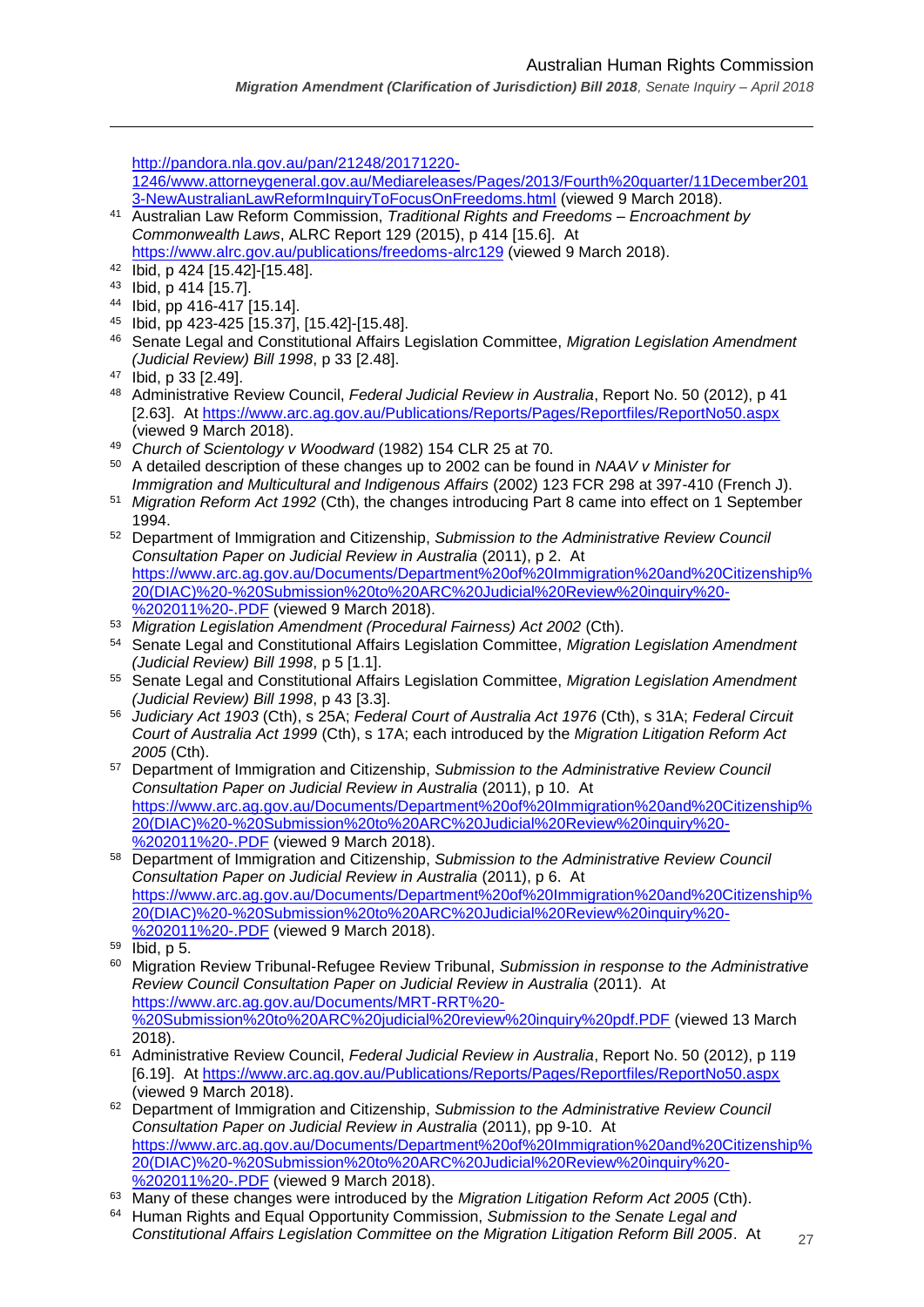<http://www.humanrights.gov.au/submission-migration-litigation-reform-bill-2005> (viewed 13 March 2018).

- <sup>65</sup> See, for example, Explanatory Memorandum to the Migration Litigation Reform Bill 2005, p 1. At <https://www.legislation.gov.au/Details/C2005B00031/Explanatory%20Memorandum/Text> (viewed 14 March 2018).
- <sup>66</sup> Department of Immigration and Citizenship, *Submission to the Administrative Review Council Consultation Paper on Judicial Review in Australia* (2011), p 9. At [https://www.arc.ag.gov.au/Documents/Department%20of%20Immigration%20and%20Citizenship%](https://www.arc.ag.gov.au/Documents/Department%20of%20Immigration%20and%20Citizenship%20(DIAC)%20-%20Submission%20to%20ARC%20Judicial%20Review%20inquiry%20-%202011%20-.PDF) [20\(DIAC\)%20-%20Submission%20to%20ARC%20Judicial%20Review%20inquiry%20-](https://www.arc.ag.gov.au/Documents/Department%20of%20Immigration%20and%20Citizenship%20(DIAC)%20-%20Submission%20to%20ARC%20Judicial%20Review%20inquiry%20-%202011%20-.PDF) [%202011%20-.PDF](https://www.arc.ag.gov.au/Documents/Department%20of%20Immigration%20and%20Citizenship%20(DIAC)%20-%20Submission%20to%20ARC%20Judicial%20Review%20inquiry%20-%202011%20-.PDF) (viewed 9 March 2018).
- 67 Migration and Maritime Powers Legislation Amendment (Resolving the Asylum Legacy Caseload) Bill 2014 (Cth).
- 68 The Hon Scott Morrison MP, Minister for Immigration and Border Protection, 'Restoring TPVs to resolve labor's legacy caseload', Media release 25 September 2014. At [http://pandora.nla.gov.au/pan/143035/20141222-](http://pandora.nla.gov.au/pan/143035/20141222-1032/www.minister.immi.gov.au/media/sm/2014/sm218127.htm) [1032/www.minister.immi.gov.au/media/sm/2014/sm218127.htm](http://pandora.nla.gov.au/pan/143035/20141222-1032/www.minister.immi.gov.au/media/sm/2014/sm218127.htm) (viewed 15 March 2018).
- <sup>69</sup> Senate Legal and Constitutional Affairs Legislation Committee, Estimates, *Official Committee Hansard*, 25 May 2015, p 66 (Mr Michael Manthorpe PSM, Deputy Secretary, Visa and Citizenship Management). At [http://parlinfo.aph.gov.au/parlInfo/download/committees/estimate/0c5973fa-](http://parlinfo.aph.gov.au/parlInfo/download/committees/estimate/0c5973fa-5b41-457f-af39-57df2971a205/toc_pdf/Legal%20and%20Constitutional%20Affairs%20Legislation%20Committee_2015_05_25_3493_Official.pdf;fileType=application%2Fpdf#search=%22committees/estimate/0c5973fa-5b41-457f-af39-57df2971a205/0000%22)[5b41-457f-af39-](http://parlinfo.aph.gov.au/parlInfo/download/committees/estimate/0c5973fa-5b41-457f-af39-57df2971a205/toc_pdf/Legal%20and%20Constitutional%20Affairs%20Legislation%20Committee_2015_05_25_3493_Official.pdf;fileType=application%2Fpdf#search=%22committees/estimate/0c5973fa-5b41-457f-af39-57df2971a205/0000%22) [57df2971a205/toc\\_pdf/Legal%20and%20Constitutional%20Affairs%20Legislation%20Committee\\_](http://parlinfo.aph.gov.au/parlInfo/download/committees/estimate/0c5973fa-5b41-457f-af39-57df2971a205/toc_pdf/Legal%20and%20Constitutional%20Affairs%20Legislation%20Committee_2015_05_25_3493_Official.pdf;fileType=application%2Fpdf#search=%22committees/estimate/0c5973fa-5b41-457f-af39-57df2971a205/0000%22)
	- [2015\\_05\\_25\\_3493\\_Official.pdf;fileType=application%2Fpdf#search=%22committees/estimate/0c5](http://parlinfo.aph.gov.au/parlInfo/download/committees/estimate/0c5973fa-5b41-457f-af39-57df2971a205/toc_pdf/Legal%20and%20Constitutional%20Affairs%20Legislation%20Committee_2015_05_25_3493_Official.pdf;fileType=application%2Fpdf#search=%22committees/estimate/0c5973fa-5b41-457f-af39-57df2971a205/0000%22) [973fa-5b41-457f-af39-57df2971a205/0000%22](http://parlinfo.aph.gov.au/parlInfo/download/committees/estimate/0c5973fa-5b41-457f-af39-57df2971a205/toc_pdf/Legal%20and%20Constitutional%20Affairs%20Legislation%20Committee_2015_05_25_3493_Official.pdf;fileType=application%2Fpdf#search=%22committees/estimate/0c5973fa-5b41-457f-af39-57df2971a205/0000%22) (viewed 15 March 2018).
- <sup>70</sup> Ibid.

 $\overline{a}$ 

<sup>71</sup> Senate Legal and Constitutional Affairs Legislation Committee, Estimates, *Official Committee Hansard*, 27 February 2017, p 105 (Mr Michael Manthorpe PSM, Deputy Secretary, Visa and Citizenship Services). At

[http://parlinfo.aph.gov.au/parlInfo/download/committees/estimate/ac9b833f-cd57-4b33-9926-](http://parlinfo.aph.gov.au/parlInfo/download/committees/estimate/ac9b833f-cd57-4b33-9926-9b4e27fe5733/toc_pdf/Legal%20and%20Constitutional%20Affairs%20Legislation%20Committee_2017_02_27_4792_Official.pdf;fileType=application%2Fpdf#search=%22committees/estimate/ac9b833f-cd57-4b33-9926-9b4e27fe5733/0000%22) [9b4e27fe5733/toc\\_pdf/Legal%20and%20Constitutional%20Affairs%20Legislation%20Committee\\_](http://parlinfo.aph.gov.au/parlInfo/download/committees/estimate/ac9b833f-cd57-4b33-9926-9b4e27fe5733/toc_pdf/Legal%20and%20Constitutional%20Affairs%20Legislation%20Committee_2017_02_27_4792_Official.pdf;fileType=application%2Fpdf#search=%22committees/estimate/ac9b833f-cd57-4b33-9926-9b4e27fe5733/0000%22) [2017\\_02\\_27\\_4792\\_Official.pdf;fileType=application%2Fpdf#search=%22committees/estimate/ac9](http://parlinfo.aph.gov.au/parlInfo/download/committees/estimate/ac9b833f-cd57-4b33-9926-9b4e27fe5733/toc_pdf/Legal%20and%20Constitutional%20Affairs%20Legislation%20Committee_2017_02_27_4792_Official.pdf;fileType=application%2Fpdf#search=%22committees/estimate/ac9b833f-cd57-4b33-9926-9b4e27fe5733/0000%22) [b833f-cd57-4b33-9926-9b4e27fe5733/0000%22](http://parlinfo.aph.gov.au/parlInfo/download/committees/estimate/ac9b833f-cd57-4b33-9926-9b4e27fe5733/toc_pdf/Legal%20and%20Constitutional%20Affairs%20Legislation%20Committee_2017_02_27_4792_Official.pdf;fileType=application%2Fpdf#search=%22committees/estimate/ac9b833f-cd57-4b33-9926-9b4e27fe5733/0000%22) (viewed 15 March 2018).

- <sup>72</sup> The Hon Peter Dutton MP, Minister for Immigration and Border Protection, 'Lodge or leave Deadline for illegal maritime arrivals to claim protection', *Media release*, 21 May 2017. At [http://minister.homeaffairs.gov.au/peterdutton/2017/Pages/deadline-for-illegal-maritime-arrivals-to](http://minister.homeaffairs.gov.au/peterdutton/2017/Pages/deadline-for-illegal-maritime-arrivals-to-claim-protection.aspx)[claim-protection.aspx](http://minister.homeaffairs.gov.au/peterdutton/2017/Pages/deadline-for-illegal-maritime-arrivals-to-claim-protection.aspx) (viewed 15 March 2018).
- <sup>73</sup> The Hon Peter Dutton MP, Minister for Immigration and Border Protection, Interview with Ray Hadley, Radio 2GB-4BC, 12 October 2017. At
- <http://minister.homeaffairs.gov.au/peterdutton/Pages/hadley.aspx> (viewed 15 March 2018). <sup>74</sup> Senate Legal and Constitutional Affairs Legislation Committee, Estimates, *Official Committee Hansard*, 23 October 2017, p 195 (Ms Malisa Golightly PSM, Deputy Secretary, Visa and

Citizenship Services). At [http://parlinfo.aph.gov.au/parlInfo/download/committees/estimate/3a32f9b8-b53d-4251-a739-](http://parlinfo.aph.gov.au/parlInfo/download/committees/estimate/3a32f9b8-b53d-4251-a739-7e12e1fc506e/toc_pdf/Legal%20and%20Constitutional%20Affairs%20Legislation%20Committee_2017_10_23_5658_Official.pdf;fileType=application%2Fpdf#search=%22committees/estimate/3a32f9b8-b53d-4251-a739-7e12e1fc506e/0001%22) [7e12e1fc506e/toc\\_pdf/Legal%20and%20Constitutional%20Affairs%20Legislation%20Committee\\_2](http://parlinfo.aph.gov.au/parlInfo/download/committees/estimate/3a32f9b8-b53d-4251-a739-7e12e1fc506e/toc_pdf/Legal%20and%20Constitutional%20Affairs%20Legislation%20Committee_2017_10_23_5658_Official.pdf;fileType=application%2Fpdf#search=%22committees/estimate/3a32f9b8-b53d-4251-a739-7e12e1fc506e/0001%22) [017\\_10\\_23\\_5658\\_Official.pdf;fileType=application%2Fpdf#search=%22committees/estimate/3a32f](http://parlinfo.aph.gov.au/parlInfo/download/committees/estimate/3a32f9b8-b53d-4251-a739-7e12e1fc506e/toc_pdf/Legal%20and%20Constitutional%20Affairs%20Legislation%20Committee_2017_10_23_5658_Official.pdf;fileType=application%2Fpdf#search=%22committees/estimate/3a32f9b8-b53d-4251-a739-7e12e1fc506e/0001%22) [9b8-b53d-4251-a739-7e12e1fc506e/0001%22](http://parlinfo.aph.gov.au/parlInfo/download/committees/estimate/3a32f9b8-b53d-4251-a739-7e12e1fc506e/toc_pdf/Legal%20and%20Constitutional%20Affairs%20Legislation%20Committee_2017_10_23_5658_Official.pdf;fileType=application%2Fpdf#search=%22committees/estimate/3a32f9b8-b53d-4251-a739-7e12e1fc506e/0001%22) (viewed 15 March 2018).

- <sup>76</sup> Administrative Appeals Tribunal, *Annual Report 2016-17*, pp 59-60. At <http://www.aat.gov.au/AAT/media/AAT/Files/Reports/AR201617/AAT-Annual-Report-2016-17.pdf> (viewed 15 March 2018).
- <sup>77</sup> Administrative Appeals Tribunal, *Annual Report 2016-17*, p 60. At <http://www.aat.gov.au/AAT/media/AAT/Files/Reports/AR201617/AAT-Annual-Report-2016-17.pdf> (viewed 15 March 2018).
- <sup>78</sup> Australian Human Rights Commission, *Submission to the Senate Legal and Constitutional Affairs*  Legislation Committee on the Migration and Maritime Powers Legislation Amendment (Resolving *the Asylum Legacy Caseload) Bill 2014*, pp 24-29 [111]-[140]. At [http://www.humanrights.gov.au/submissions/migration-and-maritime-powers-legislation](http://www.humanrights.gov.au/submissions/migration-and-maritime-powers-legislation-amendment-resolving-asylum-legacy-caseload)[amendment-resolving-asylum-legacy-caseload](http://www.humanrights.gov.au/submissions/migration-and-maritime-powers-legislation-amendment-resolving-asylum-legacy-caseload) (viewed 20 March 2018).
- <sup>79</sup> Ibid, pp 11-17 [35]-[68]; pp 24-29 [111]-[140].
- <sup>80</sup> Senate Legal and Constitutional Affairs Legislation Committee, Estimates, *Official Committee Hansard*, 23 October 2017, p 195 (Ms Malisa Golightly PSM, Deputy Secretary, Visa and Citizenship Services). At

<sup>75</sup> Ibid, p 196.